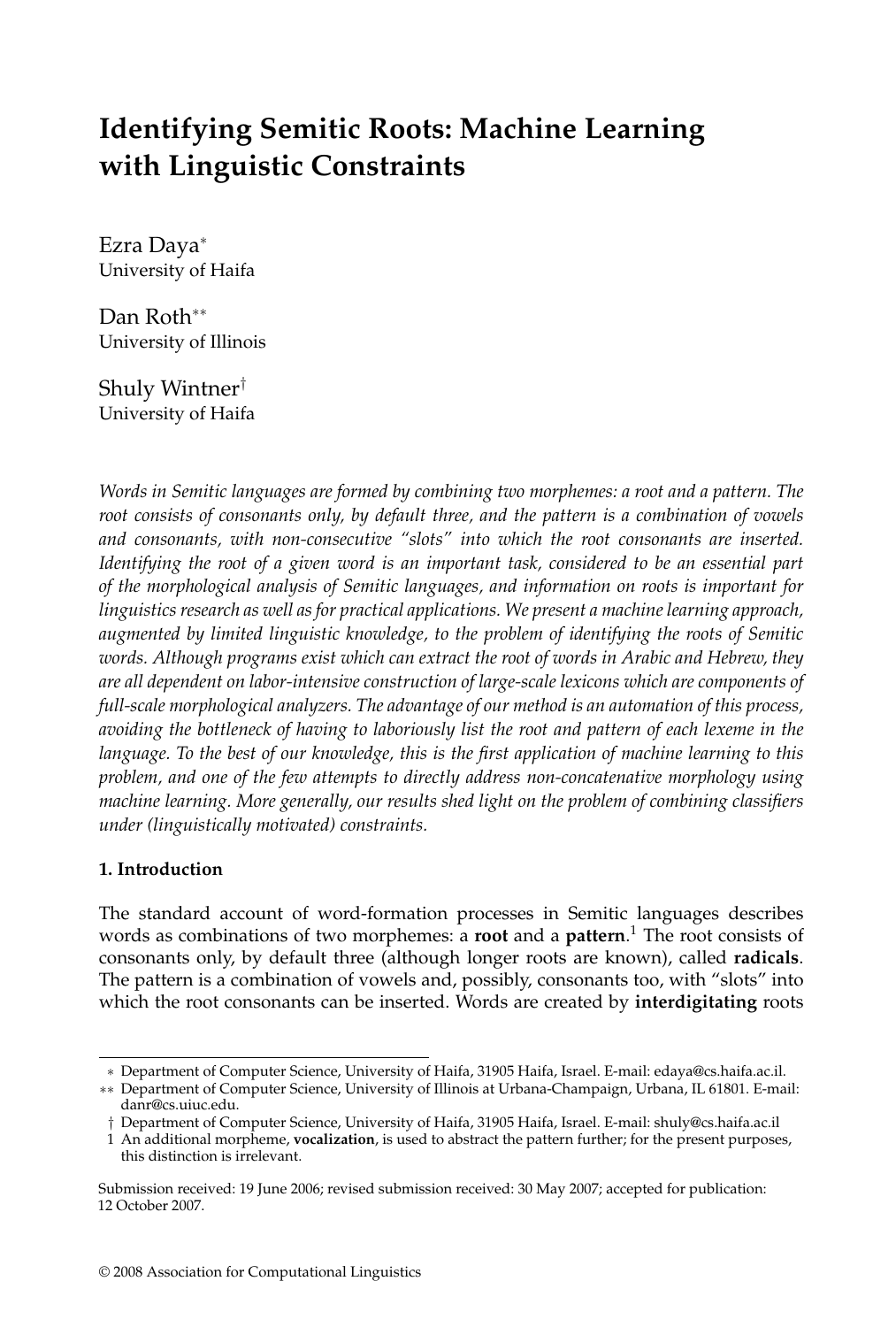into patterns: The first radical is inserted into the first consonantal slot of the pattern, the second fills the second slot, and the third fills the last slot. See Shimron (2003) for a survey.

We present a machine learning approach, augmented by limited linguistic knowledge, to the problem of identifying the roots of Semitic words. To the best of our knowledge, this is the first application of machine learning to this problem, and one of the few attempts to directly address the non-concatenative morphology of Semitic languages using machine learning. Although there exist programs which can extract the roots of words in Arabic (Beesley 1998a, 1998b) and Hebrew (Choueka 1990), they are all dependent on labor-intensive construction of large-scale lexicons which are components of full-scale morphological analyzers. Note that the Arabic morphological analyzer of Buckwalter (2002, software documentation) only uses "word stems—rather than root and pattern morphemes—to identify lexical items." Buckwalter further notes that "The information on root and pattern morphemes could be added to each stem entry if this were desired." The challenge of our work is to automate this process, avoiding the bottleneck of having to laboriously list the root and pattern of each lexeme in the language.

Identifying the root of a given word is a non-trivial problem, due to the complex nature of Semitic derivational and inflectional morphology and the peculiarities of the orthography. It is also an important task. Although existing morphological analyzers for Hebrew only provide a lexeme (which is a combination of a root and a pattern), for other Semitic languages, notably Arabic, the root is an essential part of any morphological analysis simply because traditional dictionaries are organized by root, rather than by lexeme (Owens 1997). Information on roots is important for linguistic research, because roots can shed light on etymological processes, both within a single language and across languages. Furthermore, roots are known to carry some meaning, albeit vague. This information can be useful for computational applications: For example, several studies show that indexing Arabic documents by root improves the performance of information retrieval systems (Al-Kharashi and Evens 1994; Abu-Salem, Al-Omari, and Evens 1999; Larkey, Ballesteros, and Connell 2002).<sup>2</sup>

The contributions of this article are manifold. First and foremost, we report on a practical system which can be used to extract roots in Hebrew and Arabic (the system is freely available; an on-line demo is provided at http://cl.haifa.ac.il/ projects/roots/index.shtml). The system can be used for practical applications or for scientific (linguistic) research, and constitutes an important addition to the growing set of resources dedicated to Semitic languages. It is one of the few attempts to directly address the non-concatenative morphology of Semitic languages and extract non-contiguous morphemes from surface forms. As a machine learning application, this work describes a set of experiments in combination of classifiers under constraints. The resulting insights can be used for other applications of the same techniques for similar problems (see, e.g., Habash and Rambow 2005). Furthermore, this work demonstrates that providing a data-driven classifier with limited linguistic knowledge significantly improves the classification results.

We focus on Hebrew in the first part of this article. After sketching the linguistic data in Section 2 and our methodology in Section 3, we discuss in Section 4 a simple, baseline, learning approach. We then propose several methods for combining the results

<sup>2</sup> These results are challenged by Darwish and Oard (2002), who conclude that roots are inferior to character *n*-grams for this task.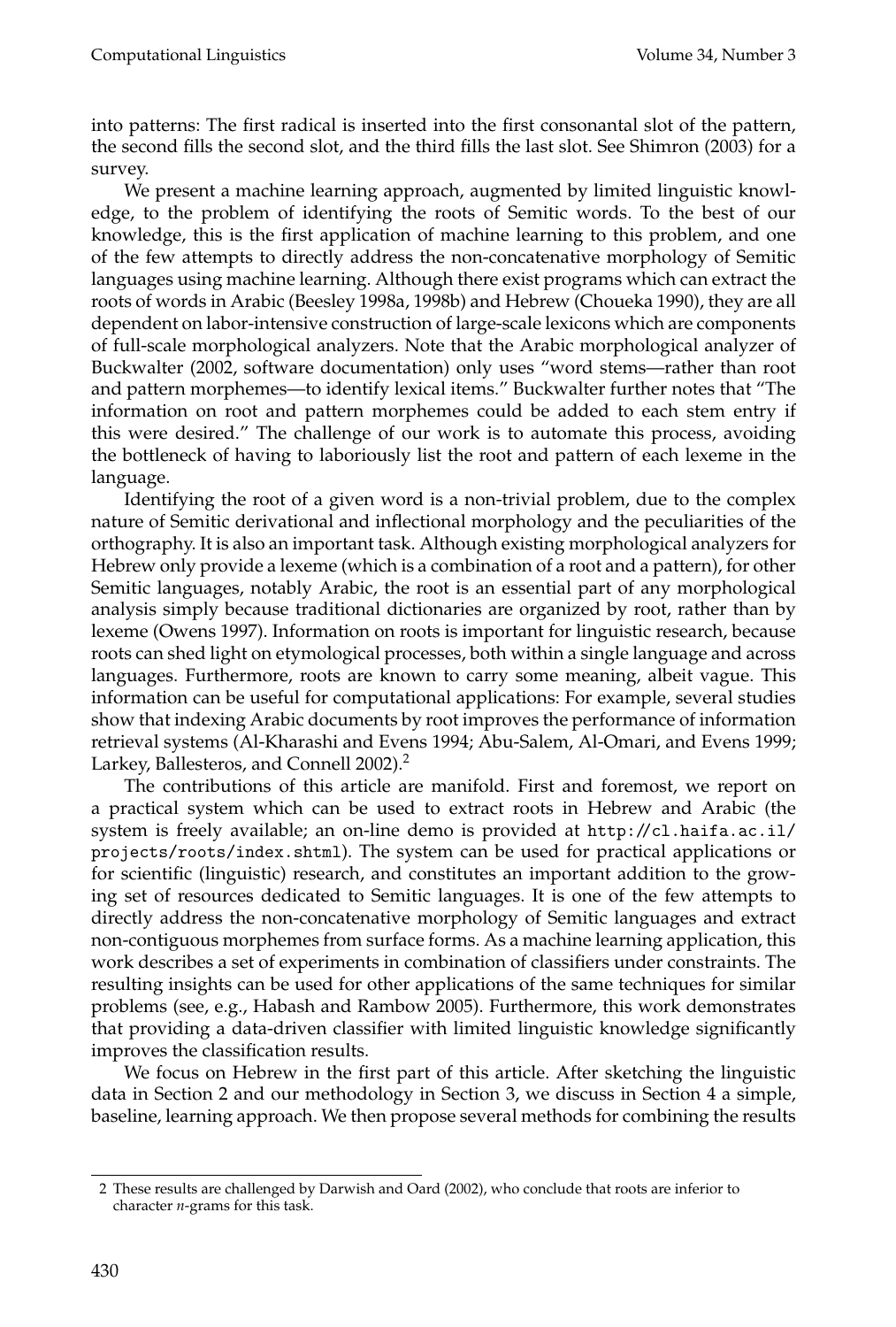of interdependent classifiers in Section 5 and demonstrate the benefits of using limited linguistic knowledge in the inference procedure. Then, the same technique is applied to Arabic in Section 6 and we demonstrate comparable improvements. In Section 7 we discuss the influence of global constraints on local classifiers. We conclude with suggestions for future research.

### **2. Linguistic Background**

Root and pattern morphology is the major word formation device of Semitic languages. As an example, consider the Hebrew roots  $g.d.l.$ , k.t.b, and r.\$.m and the patterns haCCaCa, hitCaCCut, and miCCaC, where the "C"s indicate the slots.<sup>3</sup> When the roots combine with these patterns the resulting lexemes are hagdala, hitgadlut, migdal, haktaba, hitkatbut, miktab, har\$ama, hitra\$mut, and mir\$am, respectively. After the root combines with the pattern, some morpho-phonological alternations take place, which may be non-trivial: For example, the  $hitCaCCut$  pattern triggers assimilation when the first consonant of the root is t or d: thus,  $d.r.\$+hitCaCCut$  yields hiddar\$ut. The same pattern triggers metathesis when the first radical is s or  $\frac{6}{5}$ : s.d.r+hitCaCCut yields histadrut rather than the expected \*hitsadrut. Semi-vowels such as w or y in the root are frequently combined with the vowels of the pattern, so that q.w.m+haCCaCa yields haqama, and so on. Frequently, root consonants such as  $w$  or  $y$  are altogether missing from the resulting form.

These matters are complicated further due to two sources: First, the standard Hebrew orthography leaves most of the vowels unspecified.<sup>4</sup> It does not explicate a and <sup>e</sup> vowels, does not distinguish between <sup>o</sup> and <sup>u</sup> vowels and leaves many of the <sup>i</sup> vowels unspecified. Furthermore, the single letter  $w$  is used both for the vowels  $o$  and  $u$  and for the consonant  $v$ , whereas  $i$  is similarly used both for the vowel  $i$  and for the consonant  $v$ . On top of that, the script dictates that many particles, including four of the most frequent prepositions, the definite article, the coordinating conjunction, and some subordinating conjunctions, all attach to the words which immediately follow them. Thus, a form such as mhgr can be read as a lexeme ('immigrant'), as m-hgr ('from Hagar'), or even as m-h-gr ('from the foreigner'). Note that there is no deterministic way to tell whether the first <sup>m</sup> of the form is part of the pattern, the root, or a prefixing particle (the preposition <sup>m</sup> 'from').

The Hebrew script has 22 letters, all of which can be considered consonants. The number of tri-consonantal roots is thus theoretically bounded by  $22<sup>3</sup>$ , although several phonological constraints limit this number to a much smaller value. For example, although roots whose second and third radicals are identical abound in Semitic languages, roots whose first and second radicals are identical are extremely rare (see McCarthy 1981 for a theoretical explanation). To estimate the number of roots in Hebrew we compiled a list of roots from two sources: a dictionary (Even-Shoshan 1993) and the verb paradigm tables of Zdaqa (1974). The union of these yields a list of 2,152 roots.<sup>5</sup>

<sup>3</sup> To facilitate readability we use a straight-forward transliteration of Hebrew using ASCII characters, where the characters (in Hebrew alphabetic order) are: 'bgdhwzxviklmnsypcqr\$t.

<sup>4</sup> In this work we consider only texts in *undotted*, or *unvocalized* script. This is the standard script of both Hebrew and Arabic.

<sup>5</sup> Only tri-consonantal roots are counted. Ornan (2003) mentions 3,407 roots, whereas the number of roots in Arabic is estimated to be 10,000 (Darwish 2002). We do not know why Arabic should have so many more roots than Hebrew.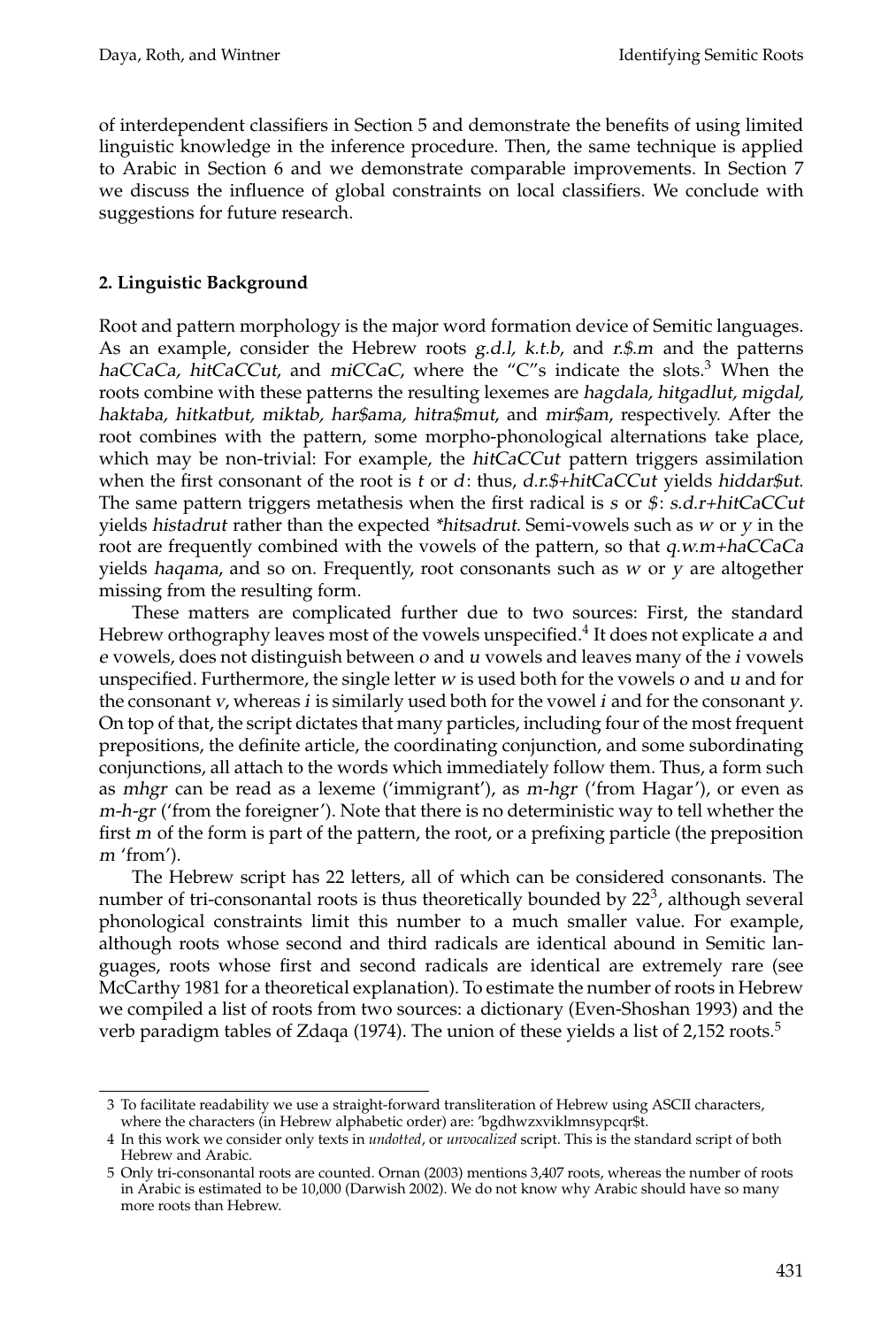Whereas most Hebrew roots are regular, many belong to **weak paradigms**, which means that root consonants undergo changes in some patterns. Examples include <sup>i</sup> or <sup>n</sup> as the first root consonant,  $w$  or  $i$  as the second,  $i$  as the third, and roots whose second and third consonants are identical. For example, consider the pattern hCCCh. Regular roots such as *p.s.q* yield forms such as *hpsqh*. However, the irregular roots *n.p.l, i.c.g,* q.w.m, and g.n.n in this pattern yield the seemingly similar forms hplh, hcgh, hqmh, and hgnh, respectively. Note that in the first and second examples, the first radical (<sup>n</sup> or  $i)$  is missing, in the third the second radical  $(w)$  is omitted, and in the last example one of the two identical radicals is omitted. Consequently, a form such as  $hC_1C_2h$  can have any of the roots  $n.C_1.C_2, C_1.w.C_2, C_1.i.C_2, C_1.C_2.C_2$  and even, in some cases,  $i.C_1.C_2$ .

Although root and pattern morphology is the major word formation device of Semitic languages, both Hebrew and Arabic have words which are not generated through this mechanism, and therefore have no root. These are either loan words (which are oftentimes longer than originally Semitic words, in particular in the case of proper names) or short functional or frequent words whose origin is more ancient. For example, the most frequent token in Hebrew texts is the accusative preposition 't, which is not formed through root and pattern processes. Of course, there may be surface forms which are ambiguous: one reading based on root and pattern morphology, the other a loan word, for example, npl (either 'Nepal' or 'fall' (past, 3rd person masculine singular)).

Although the Hebrew script is highly ambiguous, ambiguity is somewhat reduced for the task we consider here, as many of the possible lexemes of a given form share the same root. Still, in order to correctly identify the root of a given word, context must be taken into consideration. For example, the form \$mnh has more than a dozen readings, including the adjective 'fat' (feminine singular), which has the root  $\mathcal{L}_{m,n}$ , and the verb 'count,' whose root is m.n.i, preceded by a subordinating conjunction. In the experiments we describe herein we ignore context completely, so our results are handicapped by design. Adding contextual information renders the problem very similar to that of word sense disambiguation (as different roots denote distinct senses), and we opted to focus only on morphology here.

## **3. Data and Methodology**

## **3.1 Machine-Learning Framework**

In this work we apply several machine-learning techniques to the problem of root identification. In all the experiments described in this article we use SNoW (Roth 1998; Carlson et al. 1999) as the learning environment, with Winnow as the update rule (using Perceptron yielded comparable results). SNoW is a multi-class classifier that is specifically tailored for learning in domains in which the potential number of information sources (features) taking part in decisions is very large. It is an on-line linear classifier, as are most of the classifiers currently used in NLP, over a variable number of expressive features. In addition to the "standard" perceptron-like algorithms, SNoW has a number of extensions such as regularization and good treatment of multiclass classification. SNoW provides, in addition to classification, a reliable confidence in the instance prediction which facilitates its use in an inference algorithm that combines predictors to produce a coherent inference.

SNoW has already been used successfully as the learning vehicle in a large collection of natural language related tasks, including part-of-speech tagging, shallow parsing, information extraction tasks, and so forth, and compared favorably with other classifiers (Roth 1998; Golding and Roth 1999; Banko and Brill 2001; Punyakanok and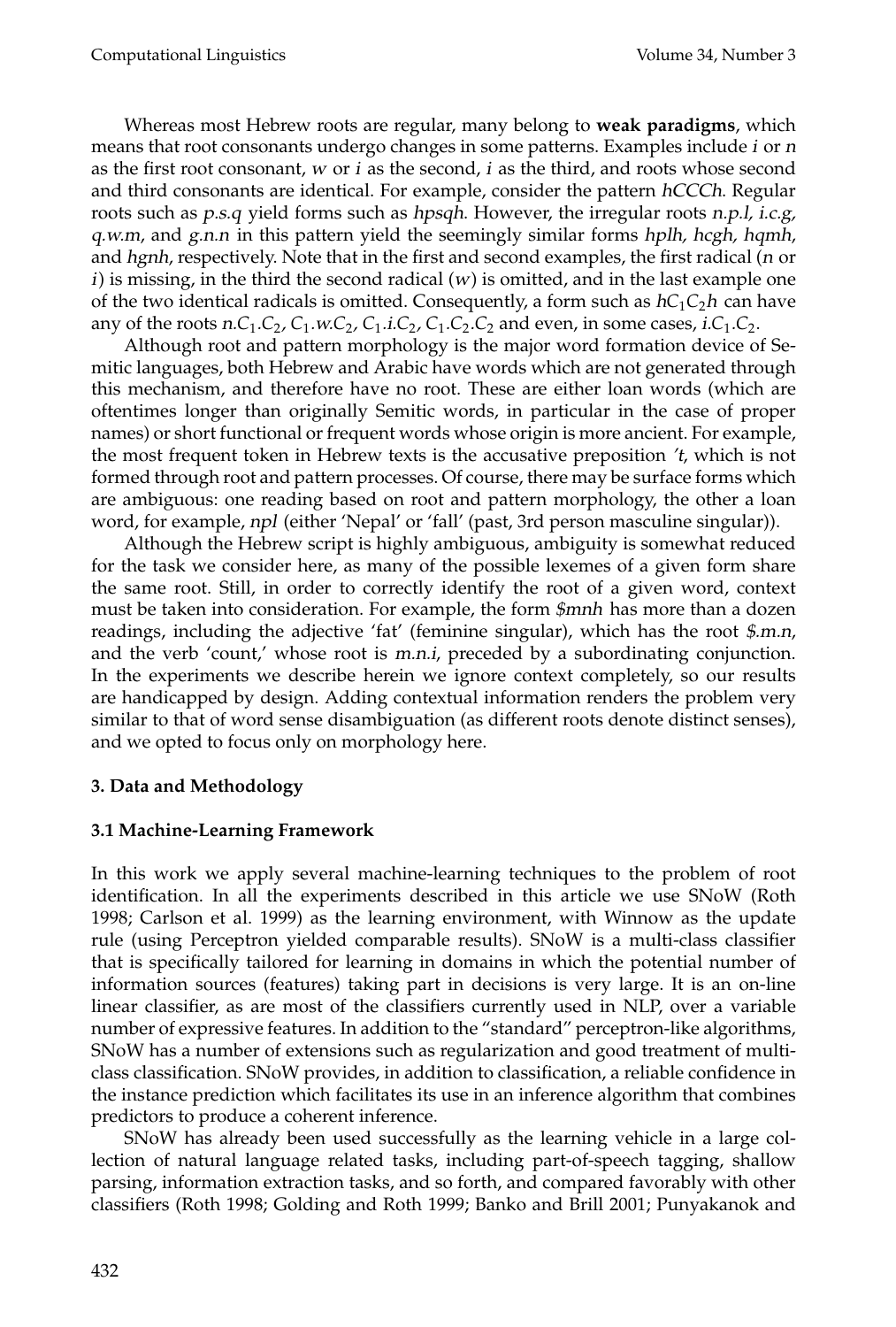Roth 2001; Florian 2002; Punyakanok, Roth, and Yih 2005). The choice of SNoW as the learning algorithm in this work is motivated by its good performance on other, similar tasks and on the availability in SNoW of easy to tune state-of-the-art versions of three linear algorithms (Perceptron, Winnow, and naive Bayes) in a single package. As was shown by Roth (1998), Golding and Roth (1999), and in countless experimental papers thereafter, most algorithms used today, from on-line variations of Winnow and Perceptron to maximum entropy algorithms to SVMs, perform comparably if tuned properly, and the eventual performance depends mostly on the selection of features.

## **3.2 Data and Evaluation**

For training and testing, a Hebrew linguist manually tagged a corpus of 15,000 words (from a set of newspaper articles). Of these, only 9,752 were annotated; the reason for the gap is that some Hebrew words, mainly borrowed but also some frequent words such as prepositions, are not formed by the root and pattern paradigm. Such words are excluded from our experiments in this work; in an application, such words have to be identified and handled separately. This can be rather easily done using simple heuristics and a small list of frequent closed-class words, because words which do not conform to the root and pattern paradigm are either (short, functional) closed-class words, or loan words which tend to be longer and, in many cases, involve "foreign" characters (typically proper names). This problem is orthogonal to the problem of identifying the root, and hence a pipeline approach is reasonable.

We further eliminated 168 roots with more than three consonants and were left with 5,242 annotated word types, exhibiting 1,043 different roots. Table 1 shows the distribution of word types according to root ambiguity.

Table 2 provides the distribution of the roots of the 5,242 word types in our corpus according to root type, where *Ri* is the *i*th radical (note that some roots may belong to more than one group).

| Table 1<br>Root ambiguity in the corpus.               |             |     |  |
|--------------------------------------------------------|-------------|-----|--|
| Number of roots<br>Number of word types 4,886 335 18 3 | $1 \quad 2$ | 3 4 |  |

**Table 2**

| Distribution of root paradigms. |  |  |
|---------------------------------|--|--|
|---------------------------------|--|--|

|             |       | Paradigm Number Percentage |
|-------------|-------|----------------------------|
| $R_1 = i$   | 414   | 7.90                       |
| $R_1 = w$   | 28    | 0.53                       |
| $R_1 = n$   | 419   | 7.99                       |
| $R_2 = i$   | 297   | 5.66                       |
| $R_2 = w$   | 517   | 9.86                       |
| $R_3 = h$   | 18    | 0.19                       |
| $R_3 = i$   | 677   | 12.92                      |
| $R_2 = R_3$ | 445   | 8.49                       |
| Regular     | 3,061 | 58.41                      |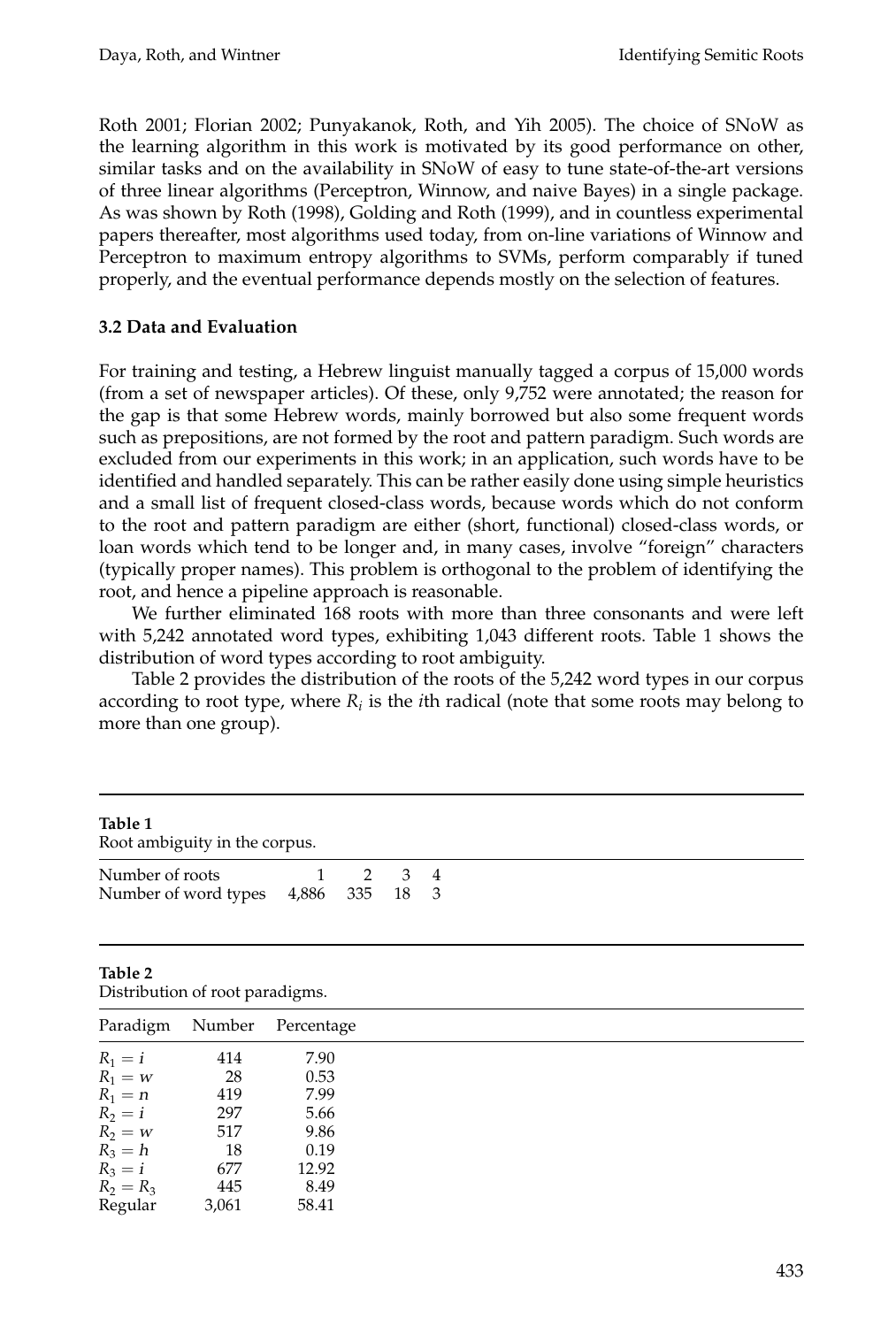As assurance for statistical reliability, in all the experiments discussed in the sequel (unless otherwise mentioned) we performed 10-fold cross validation runs for every classification task during evaluation. We also divided the annotated corpus into two sets: a **training set** of 4,800 words and a **test set** of 442 words. Only the training set was used for most experiments, and the results reported here refer to these data unless stated otherwise. We used the training set to tune the parameter  $\delta$  (see Section 5.4), and once  $\delta$  was set we report on results obtained by training on the training set and testing on test data (Table 8).

A given *example* is a word type with all its (manually tagged) possible roots. In the experiments we describe subsequently, our system produces one or more root **candidates** for each example. For each example, we define *tp* as the number of correct candidates produced by the system; *fp* as the number of candidates which are not correct roots; and *fn* as the number of roots the system did not produce. As usual, we define *recall* as  $\frac{tp}{tp+fp}$ , *precision* as  $\frac{tp}{tp+fn}$  and F-score as  $\frac{2 \times recall \times precision}{recall + precision}$ ; we then (macro-) average over all words to obtain the system's overall F-score.

To estimate the difficulty of this task, we asked six **human subjects** to perform it. Participants were asked to identify all the possible roots of all the words in a list of 200 words (without context), randomly chosen from the training corpus. All participants were computer science graduates, native Hebrew speakers with no linguistic background. The average precision of humans on this task is 83.52%, and with recall at 80.27%, F-score is 81.86%. We conjecture that the main reasons for the low performance of our subjects are the lack of context (people tend to pick the most prominent root and ignore the less salient ones) and the ambiguity of some of the weak paradigms (Hebrew speakers are unaware of the correct root in many of the weak paradigms, even when only one exists).

## **3.3 Feature Design**

All the experiments we describe in this work share the same features and differ only in the target classifiers. One of the advantages of SNoW is that it makes use of variablesized feature vectors, represented as the list of the active (present) features in a given instance, rather than the fixed-sized Boolean vectors. This facilitates the use of very long (theoretically, unbounded) feature lists, which are typically very sparse. The features that are used to characterize a word are both grammatical and statistical:

- Position of letters (e.g., the third letter of the word is <sup>b</sup>). We limit word length to 20, as the longest string generated by a Hebrew morphological generator (Yona and Wintner 2008) is 18. We thus obtain up to 440 features<sup>6</sup> of this type (recall that the size of the alphabet is 22).
- Bigrams of letters, independently of their location (e.g., the substring gd occurs in the word). This yields up to 484 features.
- Prefixes (e.g., the word is prefixed by  $k$h$ , "when the"). We have 292 features of this type, corresponding to 17 prefixes and sequences thereof.
- Suffixes (e.g., the word ends with im, a plural suffix). There are 26 such features.

<sup>6</sup> Some of these features are never active and are thus never represented.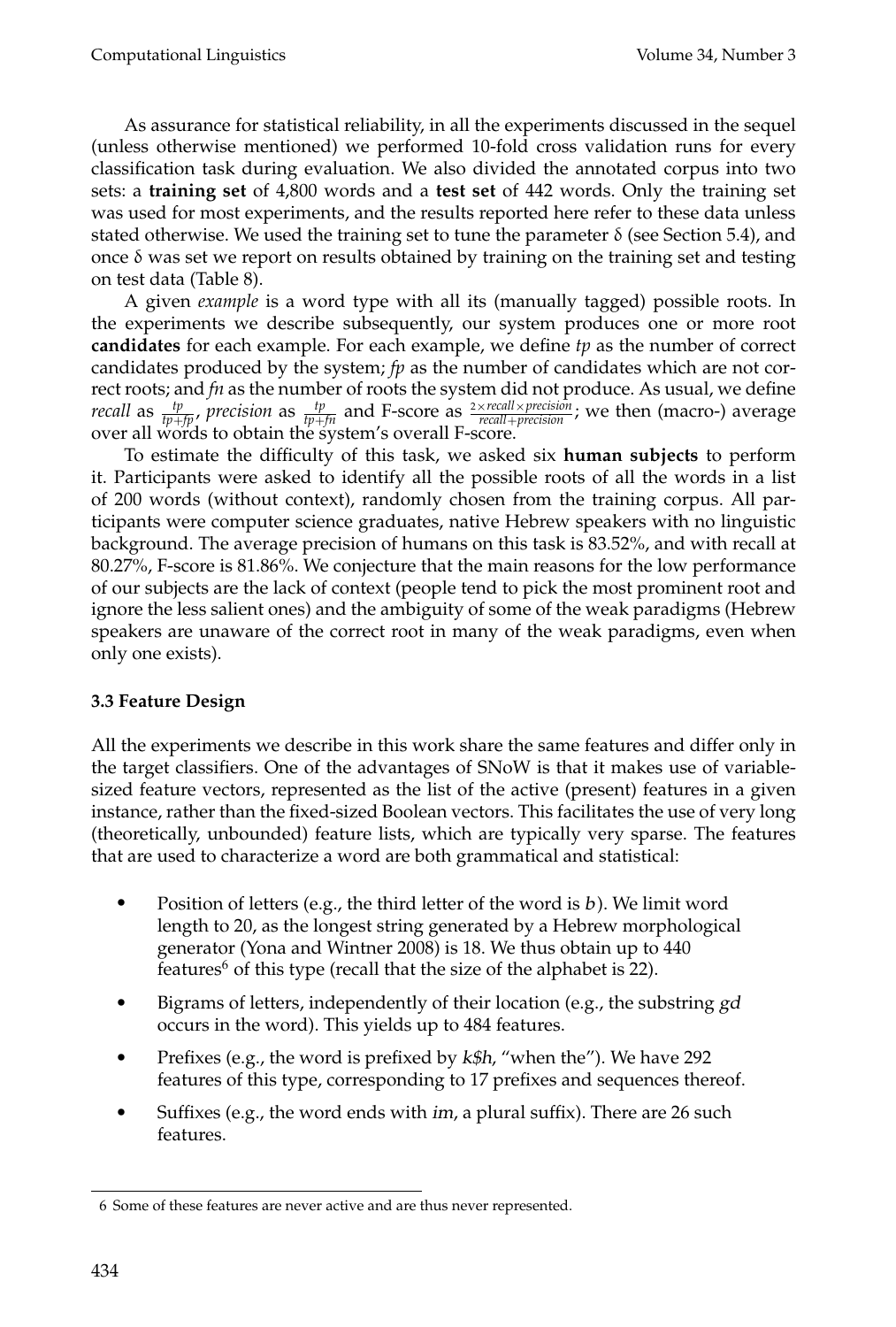The lists of suffixes and of prefix sequences were compiled from a morphological grammar of Hebrew (Yona and Wintner 2008). In the general case, such features can be elicited from (non-expert) native speakers or extracted from a morphologically analyzed corpus, if one exists.

## **3.4 Linguistic Resources**

One of our goals in this work is to demonstrate the contribution of limited linguistic knowledge to a machine-learning approach to an NLP task. Specifically, we used the following resources for Hebrew and Arabic:

- A list of roots (Section 2)
- Lists of common prefixes and suffixes (Section 3.3)
- Corpora annotated with roots (Section 3.2)
- Knowledge of word-formation processes, and in particular the behavior of the weak roots in certain paradigms (see Section 5.4)

It is important to note that these resources do not constitute a method for identifying, even approximately, the root of a given word. We are unaware of any set of rules which attempts to address this task, or of the chances of solving this problem deterministically.

## **4. Naive Classification Methods**

## **4.1 Direct Prediction**

To establish a baseline, we first performed two experiments with simple, baseline classifiers. In the first of the two experiments, referred to as Experiment A, we trained a classifier to learn roots as a single unit. The two obvious drawbacks of this approach are the large set of targets and the sparseness of the training data. Of course, defining a multi-class classification task with 2,152 targets, when only half of them are manifested in the training corpus, does not leave much hope for ever learning to identify the missing targets. There is no generalization when the whole root is predicted as a single unit with a simple classifier.

In Experiment A, the macro-average precision of 10-fold cross validation runs of this classification problem is 45.72%; recall is 44.37%, yielding an F-score of 45.03%. In order to demonstrate the inadequacy of this method, we repeated the same experiment with a different organization of the training data. We chose 30 roots and collected all their occurrences in the corpus into a test file. We then trained the classifier on the remainder of the corpus and tested on the test file. As expected, the accuracy was close to 0%.

## **4.2 Decoupling the Problem**

In the second experiment, referred to as Experiment B, we separated the problem into three different tasks. We trained three classifiers to learn each of the root consonants in isolation and then combined the results in the straightforward way (a conjunction of the decisions of the three classifiers). This is still a multi-class classification but the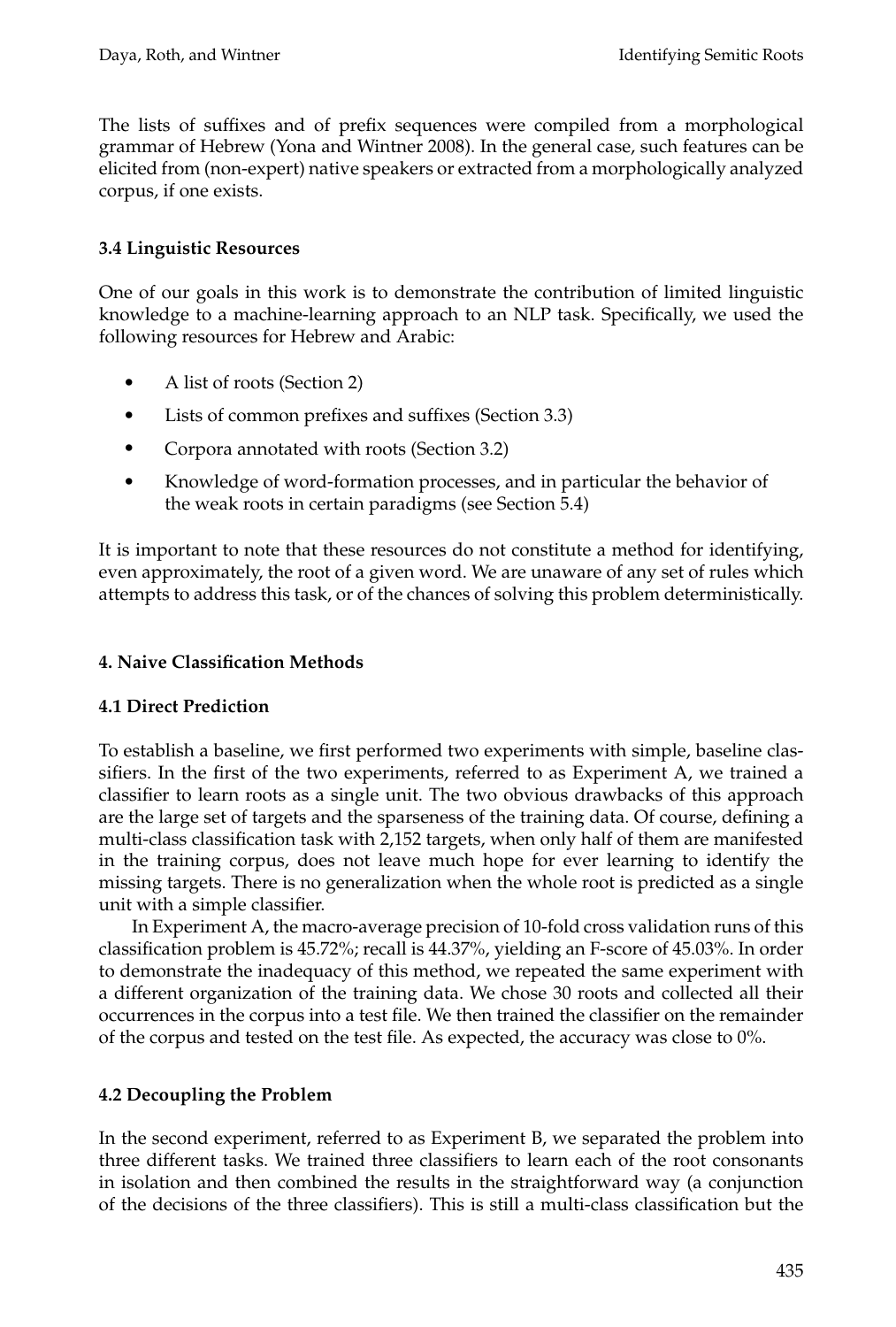number of targets in every classification task is only 22 (the number of letters in the Hebrew alphabet) and data sparseness is no longer a problem. Although each classifier performs well in isolation, the clear limitation of this method is that it completely ignores interdependencies between different targets: The decision on the first radical is completely independent of the decision on the second and the third.

We observed a difference between recognizing the first and third radicals and recognizing the second one, as can be seen in Table 3. These results correspond well to our linguistic intuitions: The most difficult cases for humans are those in which the second radical is <sup>w</sup> or <sup>i</sup>, and those where the second and the third consonants are identical. Combining the three classifiers using logical conjunction yields an F-score of 52.84%. Repeating the same experiment, but testing only on unseen roots, yielded 18.1% accuracy.

To demonstrate the difficulty of the problem, we conducted yet another experiment. Here, we trained the system as described but we tested it on different words whose roots were known to be in the training set. The results of Experiment A here were 46.35%, whereas Experiment B was accurate in 57.66% of the cases. Evidently, even when testing only on previously seen roots, both naive methods are unsuccessful.

## **5. Combining Interdependent Classifiers**

## **5.1 Adding Linguistic Constraints**

The experiments discussed previously are completely devoid of linguistic knowledge. In particular, Experiment B inherently assumes that any sequence of three consonants can be the root of a given word. This is obviously not the case: With few exceptions, all radicals must be present in any inflected form. In fact, when roots and patterns combine, the first radical can be deleted only when it is  $w$ , *i*, *n*, and in an exceptional case *l*; the second radical can only be deleted if it is  $w$  or  $i$ ; and the third, only if it is  $i$ . We therefore trained the classifiers to consider as targets, during training and testing, only letters that occurred in the observed word, plus  $w$ ,  $i$ ,  $n$ , and  $l$  (depending on the radical), rather than any of the alphabet letters. The average number of targets is now 7.2 for the first radical, 5.7 for the second, and 5.2 for the third (compared to 22 each in the previous setup).

In this model, known as the **sequential model** (Even-Zohar and Roth 2001), SNoW's performance improved slightly, as can be seen in Table 4 (compare to Table 3). Combining the results in the straight-forward way yields an F-score of 58.89%, a small improvement over the 52.84% performance of the basic method. This new result should be considered the baseline. In what follows we always employ the sequential model for training and testing the classifiers, using the same constraints. However, we employ more linguistic knowledge for a more sophisticated combination of the classifiers.

**Table 3** Accuracy of identifying the correct radical.

|                                   |  | $R_1$ $R_2$ $R_3$ |  | root |  |
|-----------------------------------|--|-------------------|--|------|--|
| Precision 82.25 72.29 81.85 53.60 |  |                   |  |      |  |
| Recall 80.13 70.00 80.51 52.09    |  |                   |  |      |  |
| F-score 81.17 71.13 81.18 52.84   |  |                   |  |      |  |
|                                   |  |                   |  |      |  |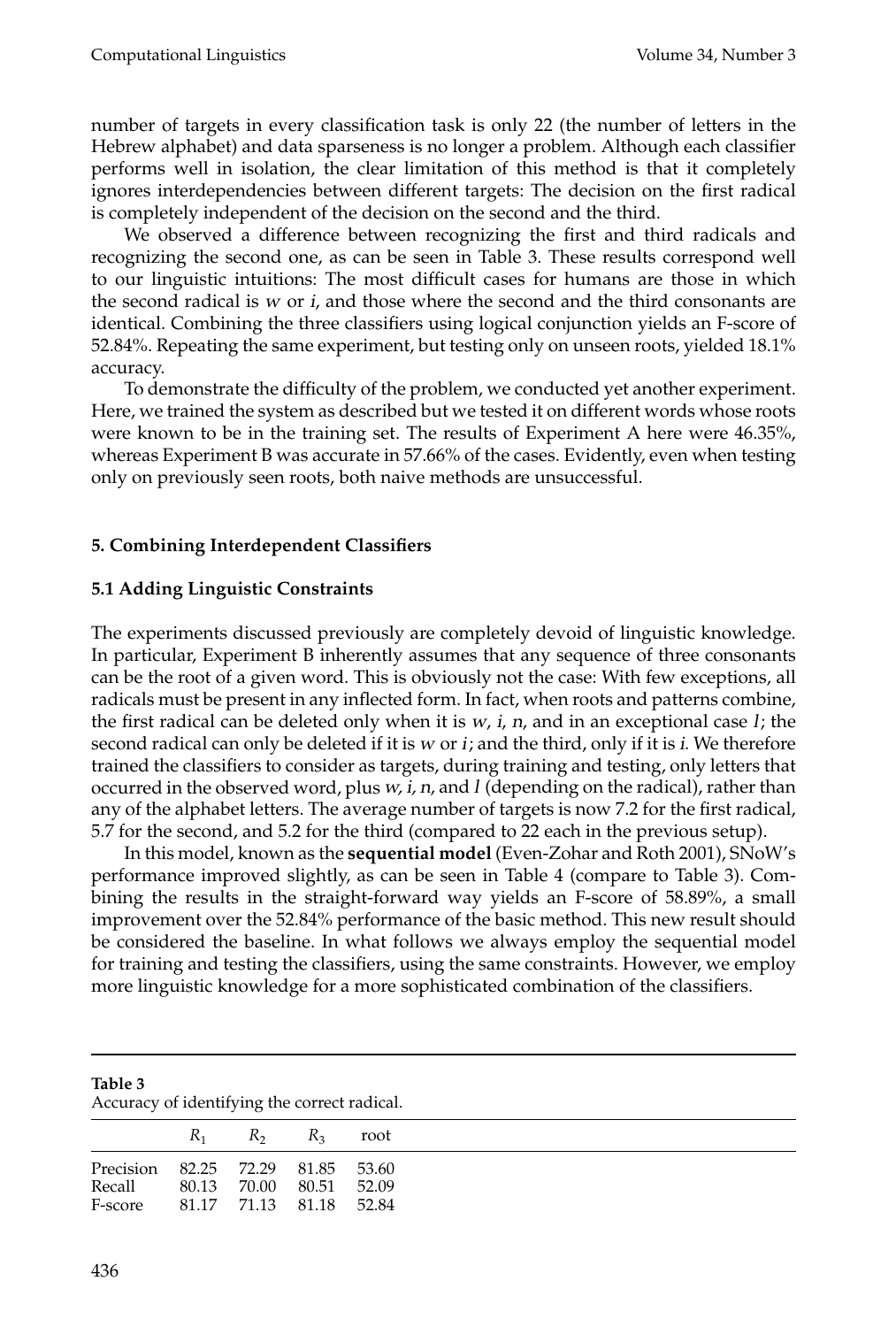|                                   | $R_{1}$ | $R_2$ $R_3$             | root |
|-----------------------------------|---------|-------------------------|------|
| Precision 83.06 72.52 83.88 59.83 |         |                         |      |
| Recall                            |         | 80.88 70.20 82.50 57.98 |      |
| F-score                           |         | 81.96 71.34 83.18 58.89 |      |

Accuracy of identifying the correct radical, sequential model.

## **5.2 Sequential Combination**

Evidently, simple combination of the results of the three classifiers leaves much room for improvement. We therefore explore other ways for combining these results. We can rely on the fact that SNoW provides insight into the decisions of the classifiers—it lists not only the selected target, but rather all candidates, with an associated confidence measure. Apparently, the correct radicals are chosen among SNoW's top-*n* candidates with high accuracy, as shown in Table 5. This observation calls for a different way of combining the results of the classifiers which takes into account not only the first candidate but also others, along with their confidence scores.

Given the sequential nature of the data and the fact that our classifier returns a distribution over the possible outcomes for each radical, a natural approach is to combine SNoW's outcomes via a Markovian approach. Variations of this approach are used in the context of several natural language problems, including part-of-speech tagging (Schutze and Singer 1994), shallow parsing (Punyakanok and Roth 2001), and ¨ named entity recognition (Tjong Kim Sang and De Meulder 2003).

However, perhaps not surprisingly given the difficulty of the problem, this model is too simplistic. In fact, performance deteriorated to an F-score of 37.79%. We conjecture that the static probabilities (the model) are too biased and cause the system to abandon good choices obtained from SNoW in favor of worse candidates whose global behavior is better. For example, the root q.r.n was correctly generated by SNoW as the best candidate for the word *mqrn*, but because  $P(R_3 = r | R_2 = r)$ , which is 0.066, is higher than  $P(R_3 = n | R_2 = r)$ , which is 0.025, the root *q.r.r* was produced instead.

Similar examples of interdependencies among radicals abound. In Hebrew and Arabic, some letters cannot appear in a sequence, mostly due to phonetic restrictions. For example, if the first radical is s, the second radical cannot be z, c, or e. Taking into account the dependency between the root radicals is an interesting learning experiment which may provide a better results. We therefore extend the naive HMM approach to account for such dependencies, following the PMM model of Punyakanok and Roth (2001).

| Table 5<br>Recall of identifying the correct radical among top- <i>n</i> candidates |       |       |       |  |  |  |  |
|-------------------------------------------------------------------------------------|-------|-------|-------|--|--|--|--|
|                                                                                     | $R_1$ | $R_2$ | $R_3$ |  |  |  |  |
| top-1: 80.88 70.20 82.50                                                            |       |       |       |  |  |  |  |
| top-2: 92.98 86.99 93.85                                                            |       |       |       |  |  |  |  |
| top-5: 99.14 99.38 99.68                                                            |       |       |       |  |  |  |  |
| top-10: 99.69 99.90 99.70                                                           |       |       |       |  |  |  |  |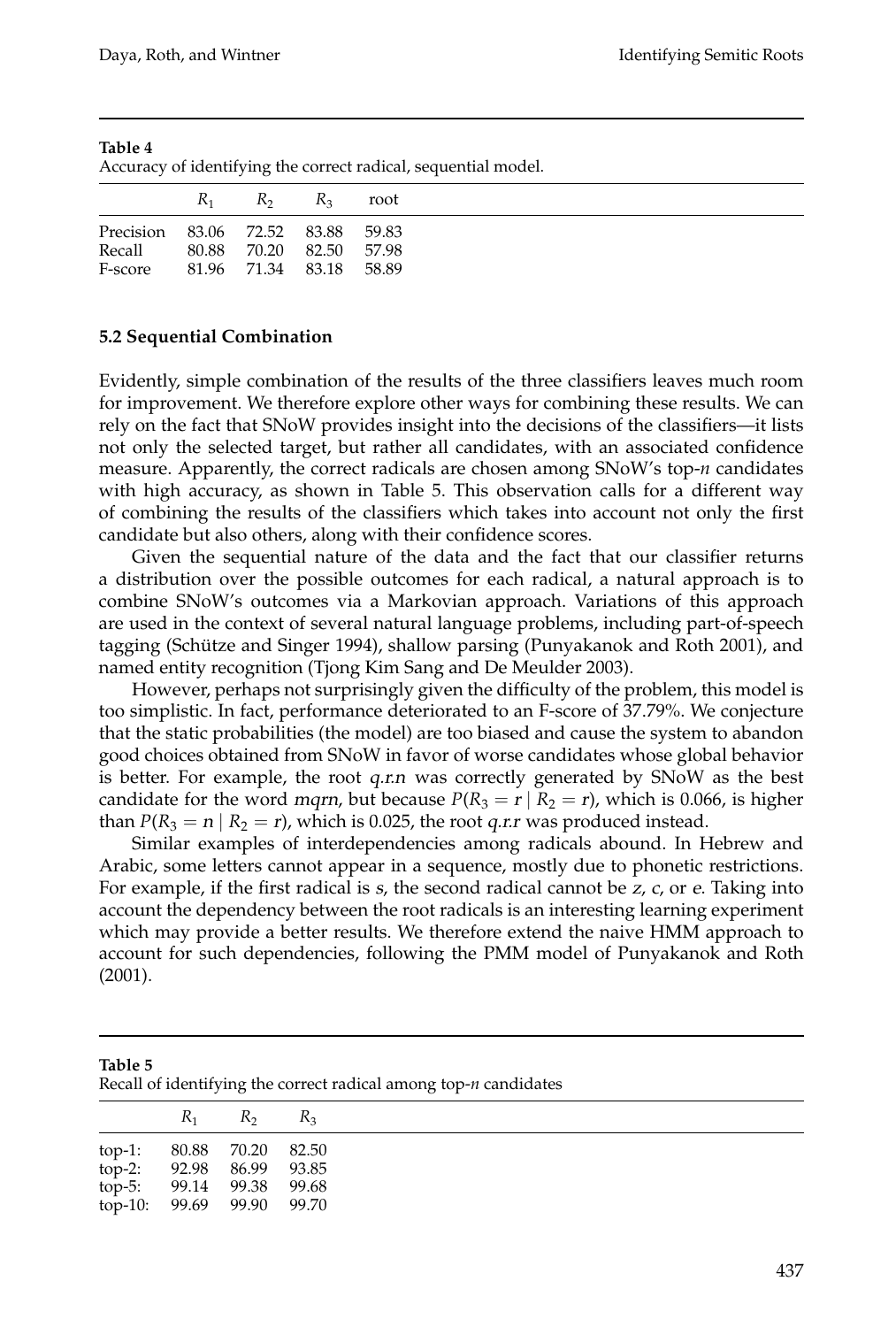Consider a specific example of some word *w*. We already trained a classifier for *R*<sup>1</sup> (the first root radical), so we can look at the predictions of the *R*<sup>1</sup> classifier for *w*. Assume that this classifier predicts  $a_1, a_2, a_3, \ldots, a_k$  with confidence scores  $c_1, c_2, \ldots, c_k$ respectively (the maximum value of *k* is 22). For each value  $a_i$  ( $1 \le i \le k$ ) predicted by the  $R_1$  classifier, we run the  $R_2$  classifier where the value of the feature for  $R_1$  is  $a_i$ . That is, we run the  $R_2$  classifier *k* times for each word *w* (*k* depends on *w*). Then, we check which value of *i* (where *i* runs from 1 to *k*) gives the best sum of the two classifiers, both the confidence measure of the  $R_1$  classifier on  $a_i$  and the confidence measure of the  $R_2$ classifier. This gives a confidence ranking for *R*2. We perform the same evaluation for *R*3, using the results of the  $R_2$  classifier as the value of the  $R_3$  added feature. We then select the root which maximizes the confidence of *R*3; selecting the root which maximizes all three classifiers yields similar results, as shown in Table 6.

As the results demonstrate, this is a promising approach which we believe can yield even better results with more training data. However, as we show subsequently, adding more linguistic knowledge can improve performance even further.

## **5.3 Learning Bigrams**

In the first experiments of this research, we trained a classifier to learn roots as a single unit. As already mentioned, the drawbacks of this approach are the large set of targets and the sparseness of the training data. Then, we decoupled the problem into three different classifiers to learn each of the root consonants in isolation and then combined the results in various ways. Training the classifiers in the sequential model, considering as targets only letters that occurred in the observed word, plus  $w$ ,  $i$ ,  $n$ , and  $l$ , reduced the number of targets from 22 to approximately 7. This facilitates a different experiment whereby bigrams of the root radicals, rather than each radical in isolation, are learned, taking advantage of the reduced number of targets for each radical. On one hand, the average number of targets is still relatively large (about 50), but on the other, we only have to deal with a combination of two classifiers. In this method, each of the classifiers should predict two letters at once. For example, we define one classifier to learn the first and second radicals  $(R_1R_2)$ , and a second classifier to learn the second and third radicals  $(R_2R_3)$ . Alternatively, the first and third radicals can be learned as a single unit by a different classifier. In this case, we only need to combine this classifier with one of the above mentioned classifiers to obtain the complete root.

It should be noted that the number of potential roots for a given word example in combining three different classifiers (for each of the root radicals) is determined by multiplying the number of targets of each of the classifiers. In this classification problem, each classifier predicts two root radicals, meaning that the classifiers overlap in one radical. This common radical should be identical in the combination (e.g.,  $R_1R_2$  and

| Table 6<br>Results: Combining dependent classifiers. |                                                             |       |       |  |  |  |  |
|------------------------------------------------------|-------------------------------------------------------------|-------|-------|--|--|--|--|
|                                                      | Maximizing all radicals Maximizing $R_3$ Baseline (Table 4) |       |       |  |  |  |  |
| Precision                                            | 76.99                                                       | 76.87 | 59.83 |  |  |  |  |
| Recall                                               | 84.78                                                       | 84.78 | 57.98 |  |  |  |  |
| F-score                                              | 80.70                                                       | 80.63 | 58.89 |  |  |  |  |

**Table 6**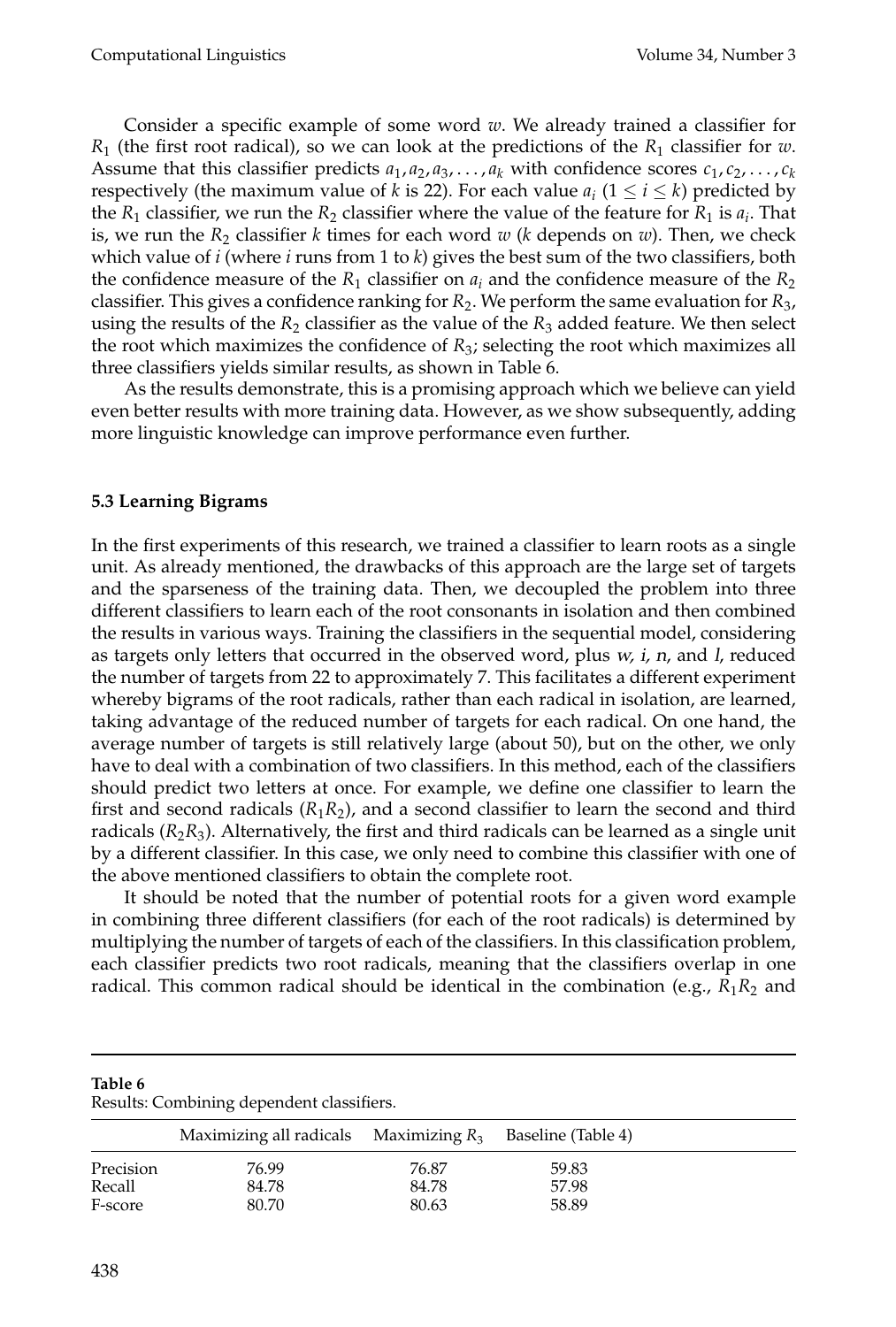Results: Combining classifiers of root radicals bigram.

*R*2*R*<sup>3</sup> overlap in *R*2), and thus the number of potential roots is significantly reduced. The results of these experiments are depicted in Table 7.

## **5.4 Combining Classifiers using Linguistic Knowledge**

SNoW provides a ranking on all possible roots. We now describe the use of linguistic constraints to re-rank this list. We implemented a function, dubbed **the scoring function**, which uses knowledge pertaining to word-formation processes in Hebrew in order to estimate the likelihood of a given candidate being the root of a given word. The function practically classifies the candidate roots into one of three classes: good candidates, which are likely to be the root of the word; bad candidates, which are highly unlikely; and average cases.

It is important to note that the scoring function alone is *not* a function for extracting roots from Hebrew words. First, it only scores a given root candidate against a given word, rather than yield a root given a word. Although we could have used it exhaustively on all possible roots in this case, in a general setting of a number of classifiers the number of classes might be too high for this solution to be practical. Second, the function only produces three different values; when given a number of candidate roots it may return more than one root with the highest score. In the extreme case, when called with all  $22<sup>3</sup>$  potential roots, it returns on average more than 11 candidates which score highest (and hence are ranked equally). The linguistic knowledge employed by the system, although significant to the improved performance, is far from being sufficient for devising a deterministic root extraction algorithm.

We now discuss the constraints employed by the scoring function in detail. In what follows, a root  $r = r_1r_2r_3$  is said to be in *Paradigm P1* if  $r_1 \in \{w, i, n\}$ ; in *Paradigm P2* if  $r_2 \in \{w, i\}$ ; in *Paradigm P3* if  $r_3 \in \{h, i\}$ ; in *Paradigm P4* if  $r_2 = r_3$ ; and *regular* if none of these holds. The constraints are deterministic, in the sense that they always hold in the training data. They can be easily evaluated because determining the paradigm(s) a given root belongs to is deterministic and efficient. In the examples, root consonants are typeset in **boldface**.

1. If *r* is regular then  $r_1, r_2, r_3$  must occur in the word in this order. Furthermore, either  $r_1r_2r_3$  are consecutive in the target word, or a single letter intervenes between  $r_1$  and  $r_2$  or between  $r_2$  and  $r_3$  (or both). The intervening letter between  $r_1$  and  $r_2$  can only be *w*, *i*, *t* (if  $r_1$  is  $\oint$  or *s*), *d* (if  $r_1$  is *z*), or *v* (if  $r_1$  is *c*). The intervening letter between  $r_2$  and  $r_3$ can only be *w* or *i*. For example, h**gry**wm hm**sxr**<sup>i</sup> **gdl** bk**t\$y**h **'x**<sup>w</sup>**z**im; hh**s**t**dr**wt h**z**d**rz**h lh**c**t**lm** wlh**<sup>c</sup>**v**dq**.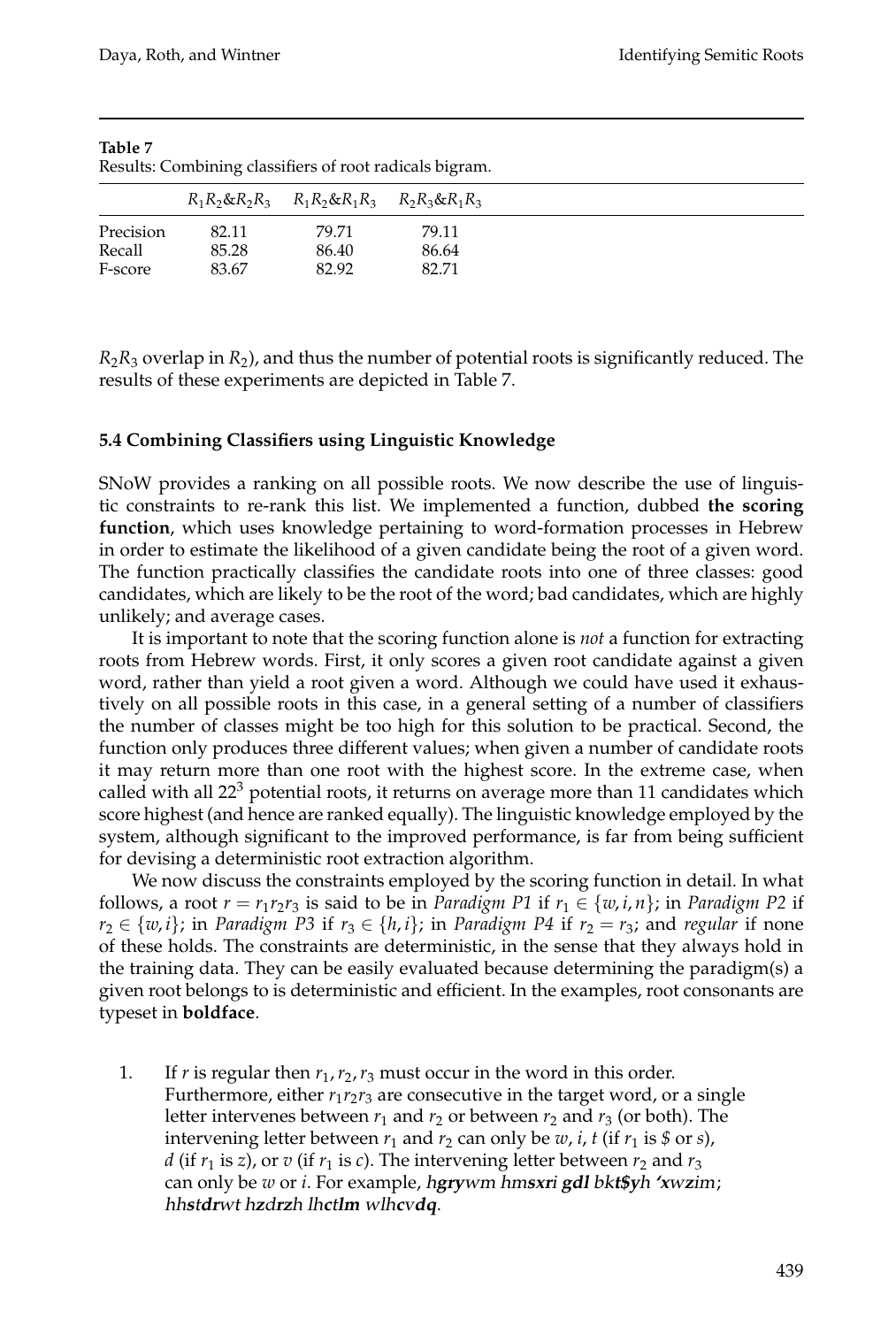- 2. If *r* is in Paradigm P1 and not in Paradigm P2, P3, or P4, then  $r_2$ ,  $r_3$  must occur in the word in this order. Furthermore, either  $r_2r_3$  are consecutive in the target word, or a single letter intervenes between  $r_2$  and  $r_3$ . The intervening letter can only be *w* or *i*. Examples: l\$bt (**i.\$.b**); hwdiyh (**i.d.y**); mpilim (**n.p.l**).
- 3. If *r* is in Paradigm P2 and not in Paradigm P1 or P3, then  $r_1$ ,  $r_3$  must occur in the word in this order. Furthermore, either  $r_1r_3$  are consecutive in the target word, or a single letter intervenes between  $r_1$  and  $r_3$ . The intervening letter can only be *w*, *i*, *t* (if  $r_1$  is  $\frac{1}{2}$  or *s*), *d* (if  $r_1$  is *z*), or *v* (if  $r_1$  is *c*). Examples: hqmt (**q.w.m**) hm**lwn** hcviirh (**c.i.r**) kmb i'h (**b.w.'**) **rw**w**<sup>x</sup>**im.
- 4. If  $r$  is in Paradigm P3 and not in Paradigm P1 or P2, then  $r_1$ ,  $r_2$  must occur in the word in this order. Furthermore, either  $r_1r_2$  are consecutive in the target word, or a single letter intervenes between  $r_1$  and  $r_2$ . The intervening letter can only be *w*, *i*, *t* (if  $r_1$  is  $\oint$  or *s*), *d* (if  $r_1$  is *z*), or *v* (if  $r_1$ is *c*). Examples: tgliwt (**g.l.i**); hzdkw (**z.k.i**).
- 5. If  $r$  is in Paradigm P4 and not in Paradigm P1 or P2, then  $r_1, r_2$  must occur in the word in this order. Furthermore, either  $r_1r_2$  are consecutive in the target word, or a single letter intervenes between  $r_1$  and  $r_2$ . The intervening letter can only be *w*, *i*, *t* (if  $r_1$  is  $\$$  or *s*), *d* (if  $r_1$  is *z*), or *v* (if  $r_1$ is *c*). Examples: mgilh (**g.l.l**); hmginim (**g.n.n**).
- 6. *r* must occur in the pre-compiled list of roots.

The decision of the function is based on the observation that when a root is regular it either occurs in a word consecutively or with a certain single letter between any two of its radicals (constraint 1). The scoring function checks, given a root and a word, whether this is the case. If the condition holds, the scoring function returns a high value. The weak paradigm constraints (2–5) are assigned a middle score, because in such paradigms we are limited to a partial check on the root as we only check for the occurrence of two root radicals in the word. For roots that are in more than one paradigm, the scoring function returns an average score as a default value. We also make use in this function of our pre-compiled list of roots. A root candidate which does not occur in the list (constraint 6) is assigned the low score.

The actual values that the function returns were chosen empirically by counting the number of occurrences of each class in the training data. Thus, "good" candidates make up 74.26% of the data, hence the value the function returns for "good" roots is set to 0.7426. Similarly, the middle value is set to 0.2416 and the low to 0.0155.

As an example, consider **k**i**\$l**wn, whose only possible root is k.\$.l. Here, the correct candidate will be assigned the high score, because  $k.\$.1$  is a regular root and its radicals occur consecutively in the word with a single intervening letter *i* between *k* and *\$* (constraint 1). The candidate root \$.l.i will be assigned a middle score, because this root is in paradigm P3 and constraint 4 holds. The candidate root *\$.l.n* will score low, as it does not occur in the list of roots (constraint 6).

In addition to the scoring function we implemented a simple edit distance function which returns, for a given root and a given word, the inverse of the edit distance between the two. **Edit distance** (Levenshtein 1965) is the minimum number of character insertions and deletions required to transform one string to another. For example, for *hipilw*, the (correct) root n.p.l scores  $1/5$  whereas h.p.l scores  $1/3$ . The inverse edit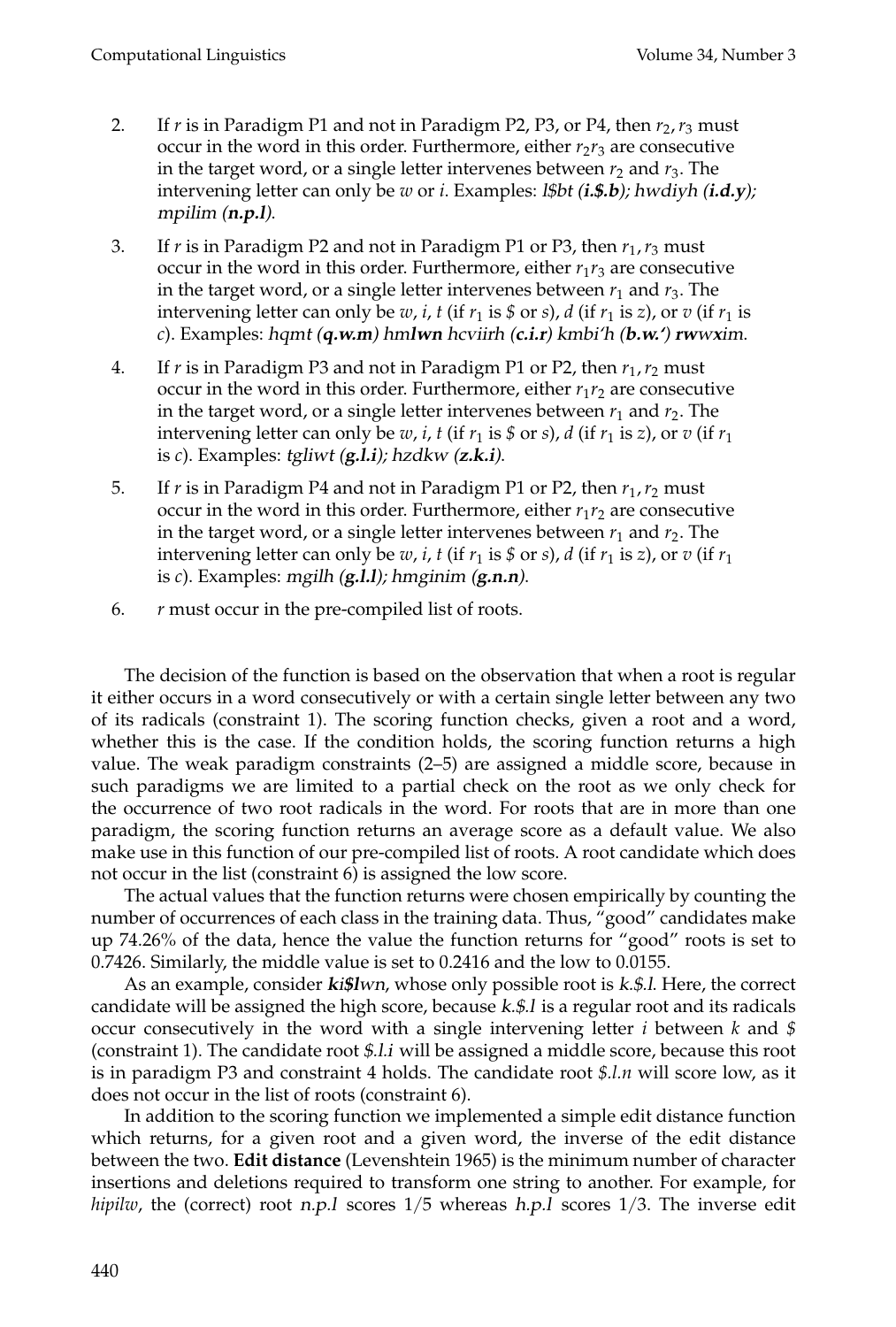distance increases with the similarity between two strings; finer tuning of this similarity measure is of course possible, but was not the focus of this work.

We then run SNoW on the test data and rank the results of the three classifiers *globally*, where the order is determined by the product of the three different classifiers. This induces an order on *roots*, which are combinations of the decisions of three independent classifiers. Each candidate root is assigned three scores: the product of the confidence measures of the three classifiers; the result of the scoring function; and the inverse edit distance between the candidate and the observed word. We rank the candidates according to the product of the three scores (i.e., we give each score an equal weight in the final ranking).

Recall that a given word form may have several possible roots; our system therefore has to determine how many roots to produce for each example. We observed that in the "difficult" examples, the top ranking candidates are assigned close scores, whereas in the easier cases, the top candidate is usually scored much higher than the next one. We therefore decided to produce all those candidates whose scores are not much lower than the score of the top ranking candidate. The drop in the score,  $\delta$ , was determined empirically on the training set and was set to  $\delta = 0.4$ . With this value for  $\delta$ , results for the test data are presented in Table 8.

The results clearly demonstrate the added benefit of the linguistic knowledge. Interestingly, even when testing the system on a set of roots which do *not* occur in the training corpus, we obtain an F-score of 65.60%. This result demonstrates the robustness of our method.

The additional linguistic knowledge is not merely *eliminating* illegitimate roots from the ranking produced by SNoW. Using the linguistic constraints encoded in the scoring function only to eliminate roots, while maintaining the ranking proposed by SNoW, yields much lower accuracy. Specifically, when we use only the list of roots as the single constraint when combining the three classifiers, thereby implementing only a filter of infeasible results, we obtain a precision of 65.24%, recall of 73.87%, and an F-score of 69.29%. Clearly, our linguistically motivated scoring does more than elimination, and actually *re-ranks* the roots. We conclude that it is only the *combination* of the classifiers with the linguistically motivated scoring function which boosts the performance on this task.

## **5.5 Error Analysis**

Looking at the questionnaires filled in by our subjects (Section 3.2), it is obvious that humans have problems identifying the correct roots in two general cases: when the root paradigm is weak (i.e., when the root is irregular) and when the word can be read in more than one way and the subject chooses only one (presumably, the most prominent one). Our system suffers from similar problems: First, its performance on

| Results: Using linguistic constraints for inference. |                         |                         |  |  |  |
|------------------------------------------------------|-------------------------|-------------------------|--|--|--|
|                                                      |                         | System Baseline         |  |  |  |
| Precision<br>Recall<br>F-score                       | 80.90<br>88.16<br>84.38 | 59.83<br>57.98<br>58.89 |  |  |  |

**Table 8**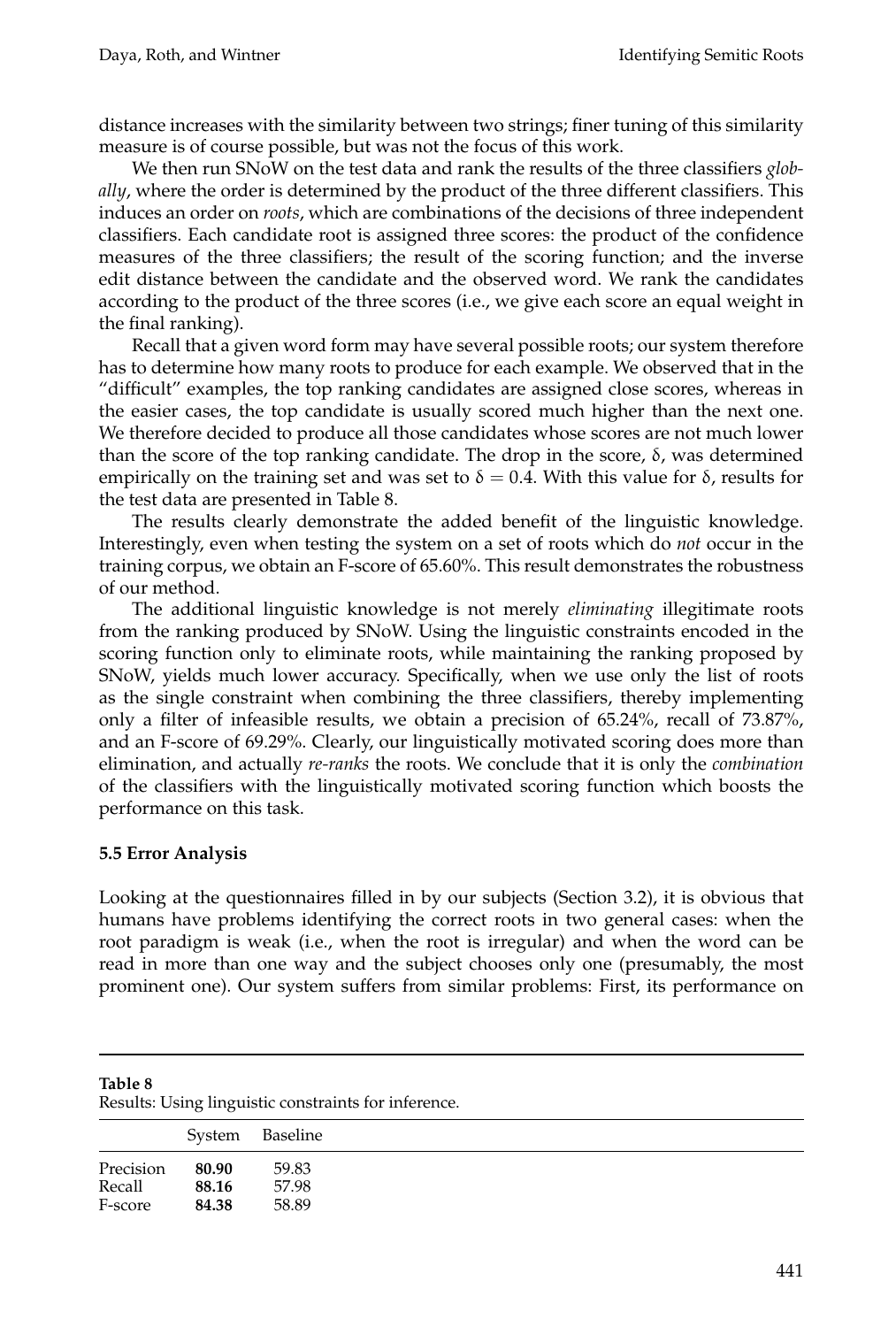the regular paradigms is far superior to its overall performance; second, it sometimes cannot distinguish between several roots which are in principle possible, but only one of which happens to be the correct one.

To demonstrate the first point, we evaluated the performance of the system on a different organization of the data. We tested separately words whose roots are all regular, versus words all of whose roots are irregular. We also tested words which have at least one regular root (this group is titled "mixed" herein). As an additional experiment, we extracted from the corpus a sample of 200 "hard" words: these are surface forms in which either one of the root characters is missing, or two root characters are transposed due to metathesis. The results are presented in Table 9, and clearly demonstrate the difficulty of the system on the weak paradigms, compared to almost 95% on the easier, regular roots.

A more refined analysis reveals differences between the various weak paradigms. Table 10 lists F-score for words whose roots are irregular, classified by paradigm. As can be seen, the system has great difficulty in the cases of  $R_2 = R_3$  and  $R_3 = i$ . Refer to Table 2 for the sizes of the different root classes.

Finally, we took a closer look at some of the errors, and in particular at cases where the system produces several roots where fewer (usually only one) are correct. Such cases include, for example, the word hkwtrt ('the title'), whose root is the regular  $k.t.$ r; but the system produces, in addition, also  $w.t.r$ , mistaking the k to be a prefix. These are the kinds of errors which are most difficult to fix.

However, in many cases the system's errors are relatively easy to overcome. Consider, for example, the word hmtndbim ('the volunteers') whose root is the irregular n.d.b. Our system produces as many as five possible roots for this word: n.d.b, i.t.d, d.w.b, i.h.d, and i.d.d. Clearly some of these could be eliminated. For example, i.t.d should not be produced, because if this were the root, nothing could explain the presence of the b in the word; *i.h.d* should be excluded because of the location of the h. Similar phenomena abound in the errors the system makes; they indicate that a more

| г<br>۰,<br>× |  |
|--------------|--|
|--------------|--|

Error analysis: Performance of the system on different cases.

|                 | Regular | Irregular | Mixed | Hard  |
|-----------------|---------|-----------|-------|-------|
| Number of words | 2.598   | 2.019     | 2.781 | 200   |
| Precision       | 92.79   | 60.02     | 92.54 | 47.87 |
| Recall          | 96.92   | 73.45     | 94.28 | 55.11 |
| F-score         | 94.81   | 66.06     | 93.40 | 51.23 |
|                 |         |           |       |       |

| Table |  |
|-------|--|
|-------|--|

Error analysis: The weak paradigms.

| Paradigm F-score  |                    |  |  |  |
|-------------------|--------------------|--|--|--|
| 70.57             |                    |  |  |  |
| 71.97             |                    |  |  |  |
|                   |                    |  |  |  |
| 58.00             |                    |  |  |  |
| $R_2 = R_3$ 47.42 |                    |  |  |  |
|                   | 76.33<br>$R_3 = i$ |  |  |  |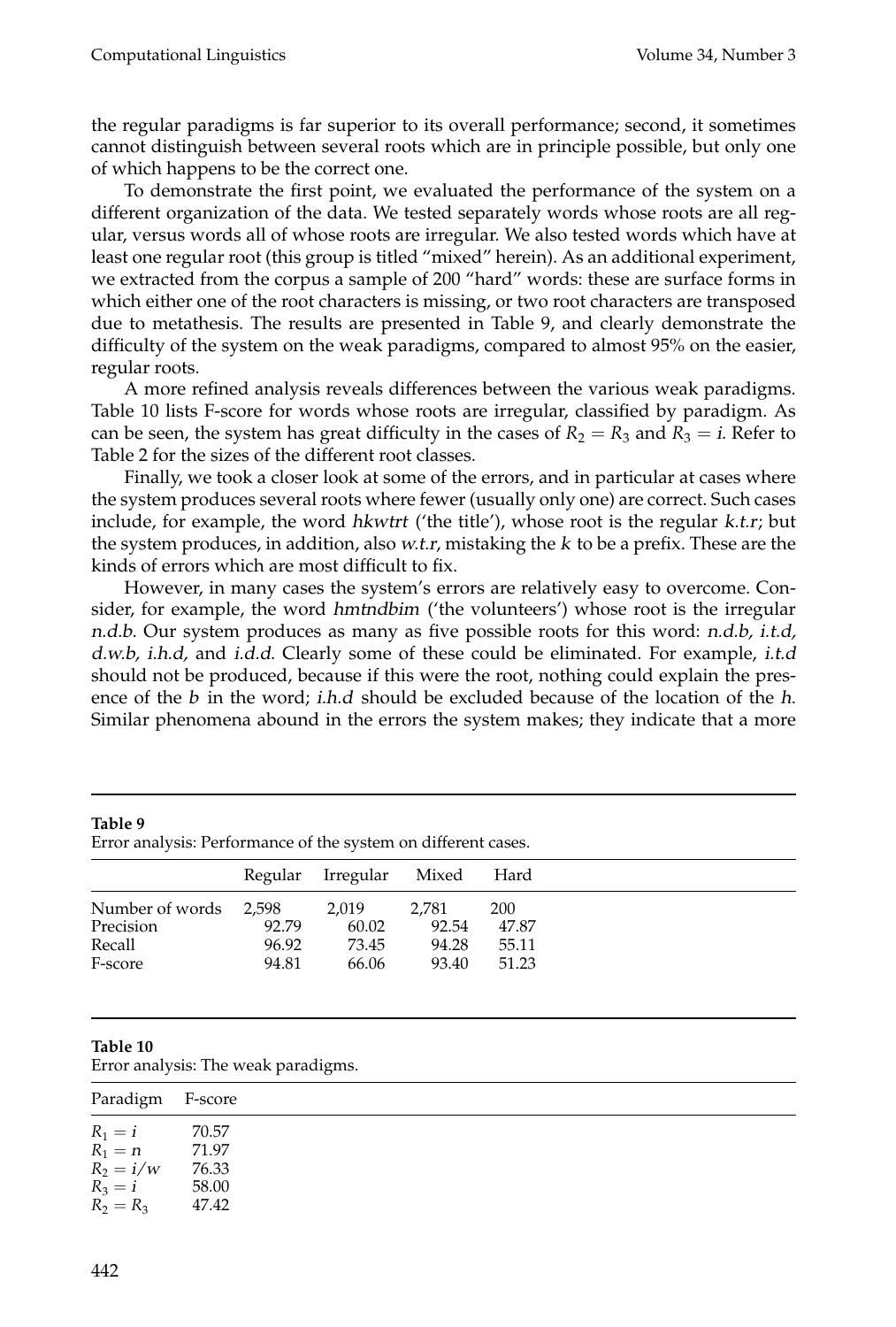| Table 11                             |
|--------------------------------------|
| Arabic root ambiguity in the corpus. |

| Number of roots                           | 2 3 4 5 6 |  |  |
|-------------------------------------------|-----------|--|--|
| Number of words 28,741 2,258 664 277 48 3 |           |  |  |

careful design of the scoring function can yield still better results, and this is a direction we intend to pursue in the future.

## **6. Extension to Arabic**

Although Arabic and Hebrew have a very similar morphological system, being both Semitic languages, the task of learning roots in Arabic is more difficult than in Hebrew, for the following reasons.

- There are 28 letters in Arabic which are represented using approximately 40 characters in the transliteration of Modern Standard Arabic orthography of Buckwalter (2002). Thus, the learning problem is more complicated due to the increased number of targets (potential root radicals) as well as the number of characters available in a word.
- The number of roots in Arabic is significantly higher. We pre-compiled a list of 3,822 trilateral roots from Buckwalter's list of roots, 2,517 of which occur in our corpus. According to our lists, Arabic has almost twice as many roots as Hebrew.
- Not only is the number of roots high, the number of patterns in Arabic is also much higher than in Hebrew.
- Whereas in Hebrew the only possible letters which can intervene between root radicals in a word are <sup>i</sup> and <sup>w</sup>, in Arabic there are more possibilities. The possible intervening letter sequences between  $r_1$  and  $r_2$  are  $y$ ,  $w$ ,  $A$ ,  $t$ , and  $wA$ , and between  $r_2$  and  $r_3$  y, w, A, and A}.<sup>7</sup>

We applied the same methods discussed previously to the problem of learning (Modern Standard) Arabic roots. For training and testing, we produced a corpus of 31,991 word types (we used the morphological analyzer of Buckwalter 2002 to analyze a corpus of 152,666 word tokens from which our annotated corpus was produced). Table 11 shows the distribution of word types according to root ambiguity.

We then trained stand-alone classifiers to identify each radical of the root in isolation, using features of the same categories as for Hebrew: location of letters, letter bigrams (independently of their location), and prefixes and suffixes compiled manually from a morphological grammar (Buckwalter 2002). Despite the rather pessimistic starting point, each classifier provides satisfying results, as shown in Table 12, probably owing to the significantly larger training corpus. The first three columns present the results of each of the three classifiers, and the fourth column is a straightforward combination of the three classifiers.

<sup>7 &#</sup>x27;}' is a character in Buckwalter's transliteration.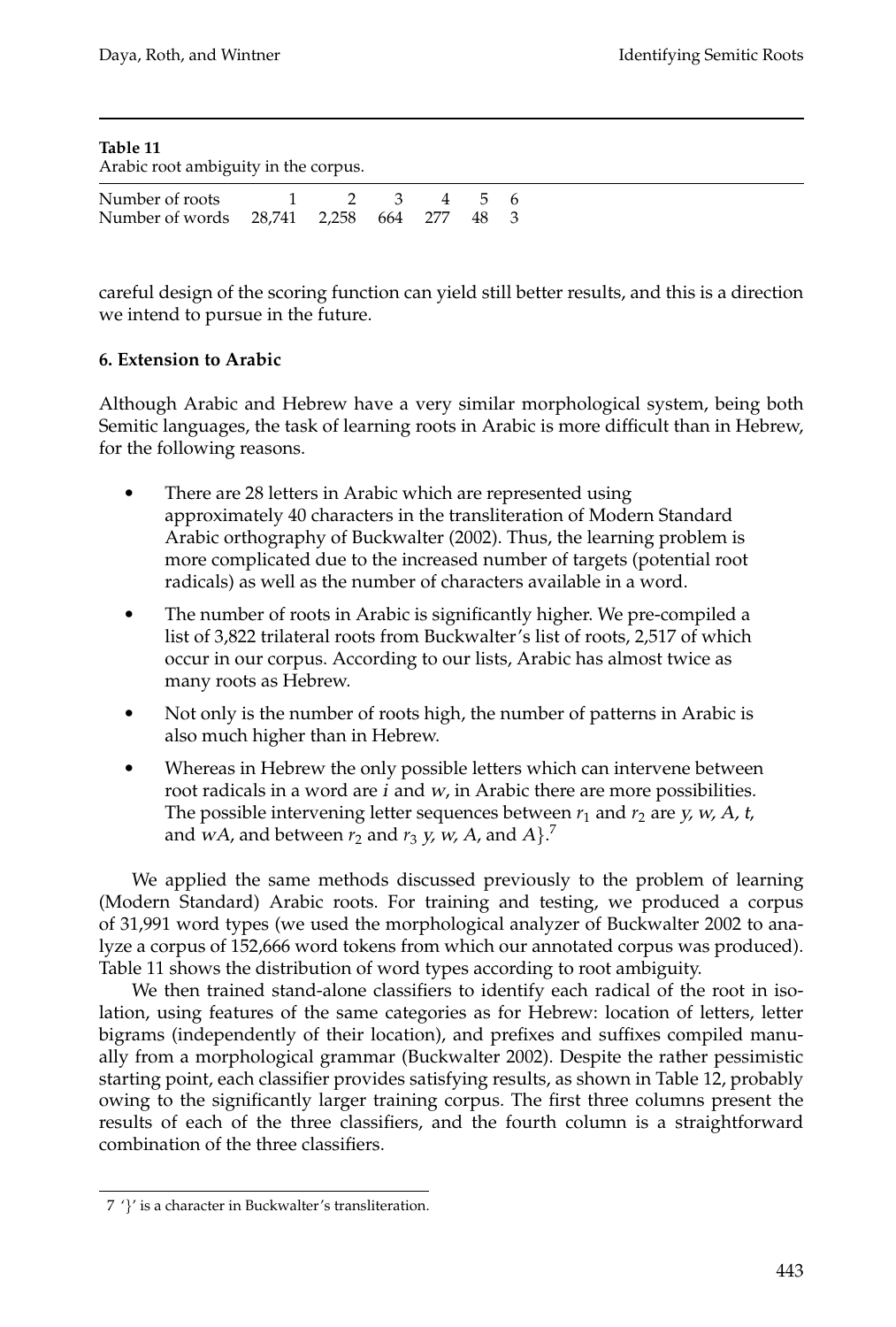| Accuracy of identifying the correct radical in Arabic. |       |       |                         |       |  |
|--------------------------------------------------------|-------|-------|-------------------------|-------|--|
|                                                        |       |       | $R_1$ $R_2$ $R_3$ root  |       |  |
| Precision 86.02 70.71 82.95 54.08                      |       |       |                         |       |  |
| Recall                                                 |       |       | 89.84 80.29 88.99 68.10 |       |  |
| F-score                                                | 87.89 | 75.20 | 85.86                   | 60.29 |  |

 $\alpha$  of identifying the correct radical in Arabic.

We combined the classifiers using linguistic knowledge pertaining to wordformation processes in Arabic, by implementing a function that approximates the likelihood of a given candidate to be the root of a given word. The function actually checks the following cases:

- If a root candidate is indeed the root of a given word, then we expect it to occur in the word consecutively or with one of  $\{y, w, A, t, wA\}$ intervening between  $R_1$  and  $R_2$ , or with one of  $\{y, w, A, A\}$  between  $R_2$  and  $R_3$  (or both).
- If a root candidate does not occur in our pre-compiled list of roots, it cannot be a root of any word in the corpus.

We suppressed the constraints of weak paradigms in the Arabic experiments, because in such paradigms we are limited to a partial check on the root as we only check for the occurrence of two root radicals instead of three in the word. This limitation seems to be crucial in Arabic, considering the fact that the number of roots is much higher and, in addition, there are more possible intervening letter sequences between the root radicals. Consequently, more incorrect roots are wrongly extracted as correct ones. Of course, this is an over-simplistic account of the linguistic facts, but it serves our purpose of using very limited and very shallow linguistic constraints on the combination of specialized "expert" classifiers. Table 13 shows the final results.

The Arabic results are slightly worse than the Hebrew ones. One reason is that in Hebrew the number of roots is smaller than in Arabic (2,152 vs. 3,822), which leaves much room for wrong root selection. Another reason might be the fact that in Arabic word formation is a more complicated process, for example by allowing more characters to occur in the word between the root letters as previously mentioned. This may have caused the scoring function to wrongly tag some root candidates as possible roots.

## **7. Improving Local Classifiers by Applying Global Constraints**

In Section 5 we presented several methods addressing the problem of learning roots. In general, we trained stand-alone classifiers, each predicting a different root component,

| Table 13        | Results: Arabic root identification. |  |  |
|-----------------|--------------------------------------|--|--|
| Precision 78.21 |                                      |  |  |
| Recall          | 82.80                                |  |  |
| F-score         | 80.44                                |  |  |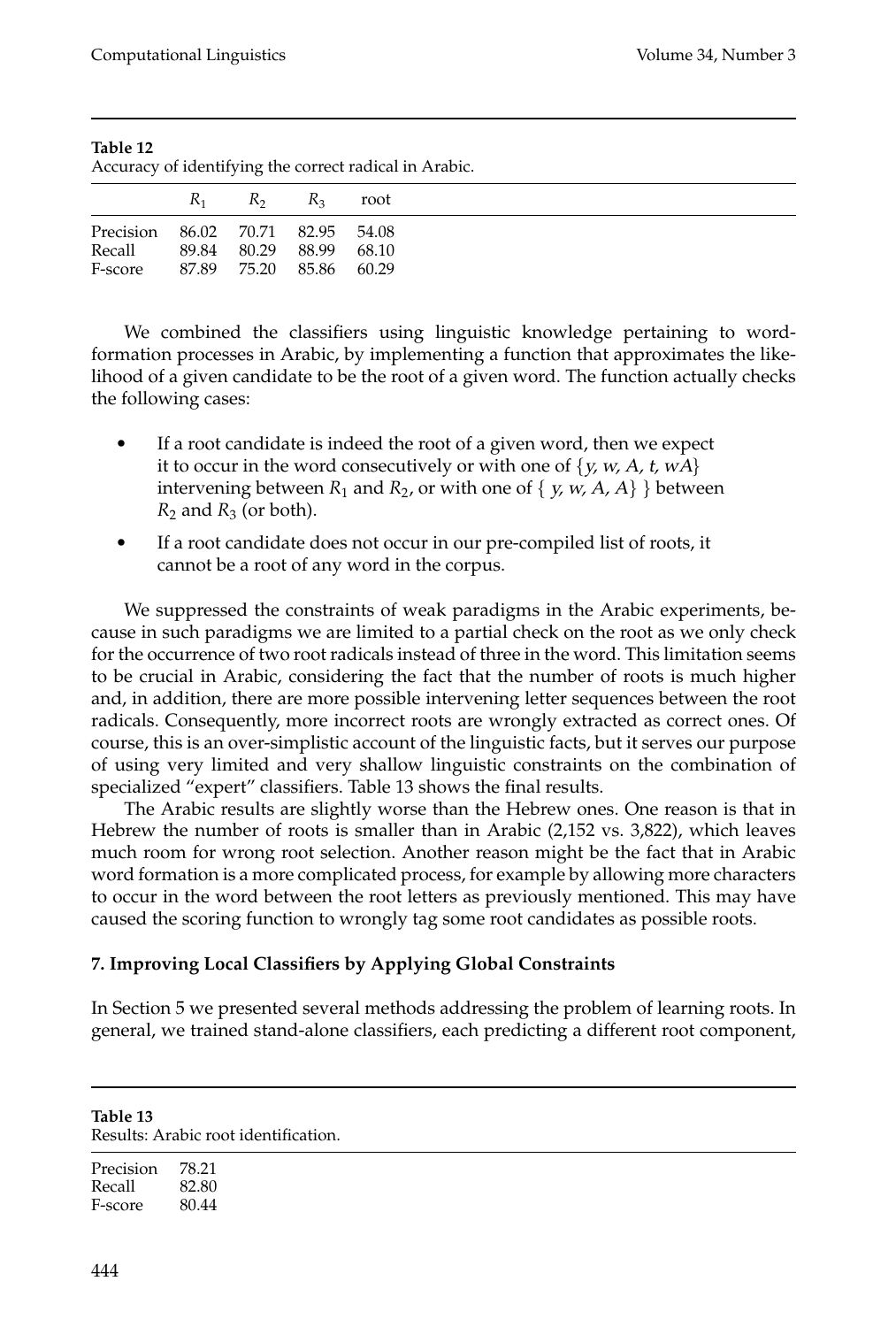in which the decision for the complete root depends on the outcomes of these different but mutually dependent classifiers. The classifiers' outcomes need to respect some constraints that arise from the dependency between the root radicals, requiring a level of inference on top of the predictions, which is implemented by the scoring function (Section 5.4).

In this section we show that applying global constraints, in the form of the scoring function, not only improves global decisions but also significantly improves the local classification task. Specifically, we show that the performance of identifying each radical in isolation improves after the scoring function is applied. In this experiment we trained each of the three radical classifiers as previously described, and then applied inference to re-rank the results. The combined classifier now predicts the complete root, and in particular, induces a new local classifier decision on each of the radicals which, due to re-ranking, may differ from the original prediction of the local classifiers.

Table 14 shows the results of each of the radical classifiers after inference with the scoring function. There is a significant improvement in each of the three classifiers after applying the global constraints (Table 14; cf. Table 4). The most remarkable improvement is of the  $R_2$  classifier. The gap between  $R_2$  and other classifiers, as stand-alone classifiers with no external knowledge, is 10–12%, due to linguistic reasons. Now, after employing the global constraints, the gap is reduced to only 4%. In such scenarios, global constraints can significantly aid local classification.

Because the most dominant constraint is the occurrence of the candidate root in the pre-compiled list of roots, we examined the results of applying only this constraint on each of the three classifiers, as a single global constraint. Although there is an improvement in all classifiers, as shown in Table 15, applying this single constraint still performs worse than applying all the constraints mentioned in Section 5.4. Again, we conclude that re-ranking the candidates produced by the local classifiers is essential for improving the accuracy, and filtering out infeasible results is not sufficient.

Finally, to further emphasize the contribution of global inference to local classification, we repeated the same experiment, measuring accuracy of each of the radical classifiers induced by the root identification system, for *Arabic*. The results are listed

| Table 14                                  |       |                                        |       | Accuracy of each classifier after applying global constraints. |
|-------------------------------------------|-------|----------------------------------------|-------|----------------------------------------------------------------|
|                                           | $R_1$ | $R_2$                                  | $R_3$ |                                                                |
| Precision 89.67 84.7<br>Recall<br>F-score |       | 93.08 90.17 93.16<br>91.34 87.35 91.17 | 89.27 |                                                                |

#### **Table 15**

Accuracy of each classifier applying the list of roots as a single constraint.

|                                     | R1 | $R_2$             | $R_3$ |
|-------------------------------------|----|-------------------|-------|
| Precision 86.33 78.58 83.63         |    |                   |       |
| Recall 88.59 83.75 88.82<br>F-score |    | 87.45 81.08 86.15 |       |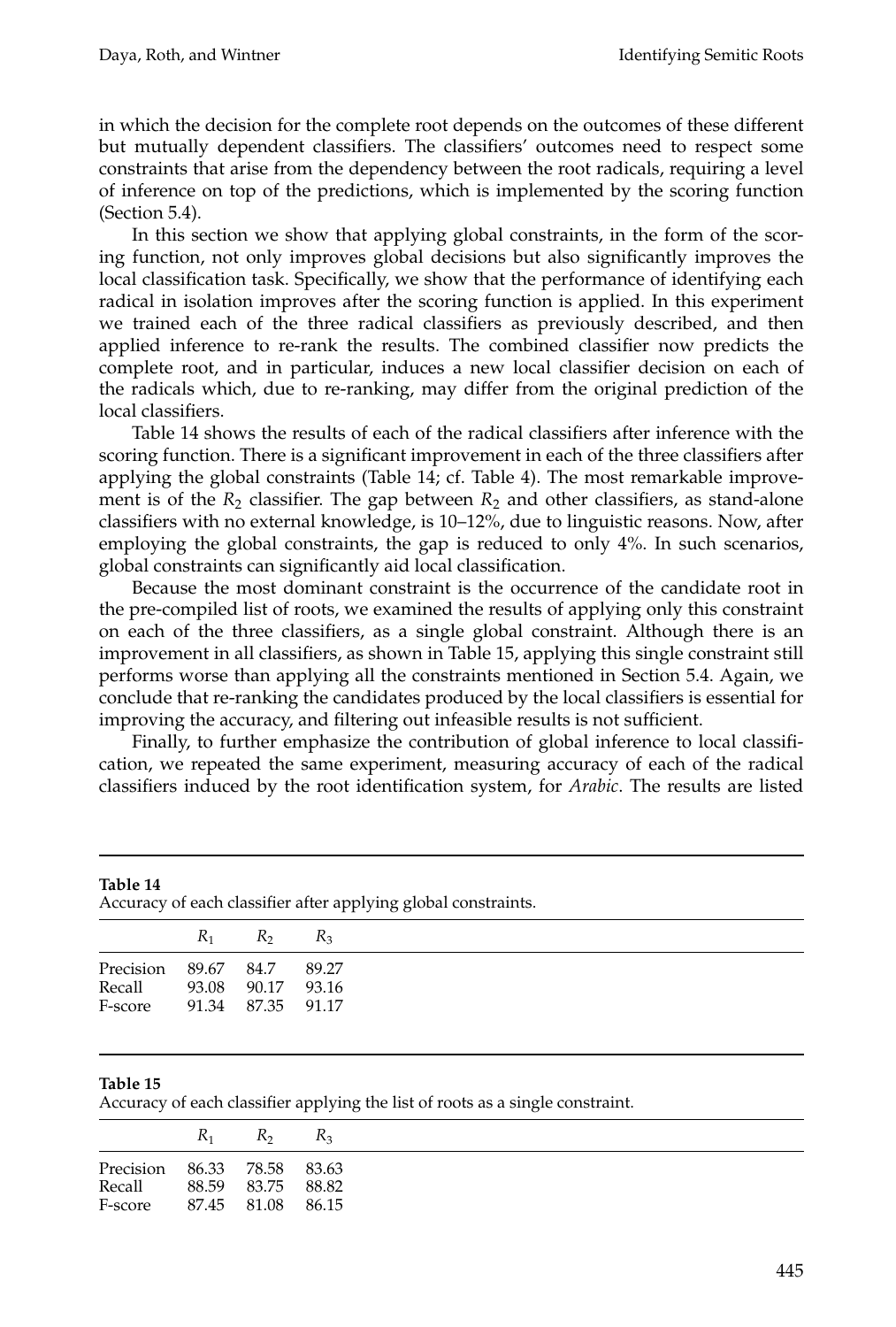|  | Accuracy of each classifier after applying global constraints (Arabic). |  |  |  |  |
|--|-------------------------------------------------------------------------|--|--|--|--|
|--|-------------------------------------------------------------------------|--|--|--|--|

in Table 16, and show a significant improvement over the basic classifiers (compare to Table 12).

## **8. Conclusions**

We have shown that combining machine learning with limited linguistic knowledge can produce state-of-the-art results on a difficult morphological task, the identification of roots of Semitic words. Our best result, over 80% accuracy, was obtained using simple classifiers for each of the root's consonants, and then combining the outputs of the classifiers using a linguistically motivated, yet extremely coarse and simplistic, scoring function.

This work can be improved in a variety of ways. As is well known from other learning tasks, fine-tuning of the feature set can produce additional accuracy; we expect this to be the case in this task, too. In particular, introducing features that capture contextual information is likely to improve the results. Similarly, our scoring function is simplistic and we believe that it can be improved. The edit-distance function can be improved such that the cost of replacing characters reflect phonological and orthographic constraints (Kruskal 1999). Other, learning-based, re-ranking methods can also be used to improve the results.

There are various other ways in which different inter-related classifiers can be combined. Here we only used a simple multiplication of the three classifiers' confidence measures, which is then combined with the linguistically motivated functions. We intend to investigate more sophisticated methods for this combination.

Finally, we plan to extend these results to more complex cases of learning tasks with a large number of targets, in particular such tasks in which the targets are structured. We are currently working on morphological disambiguation in languages with non-trivial morphology, which can be viewed as a part-of-speech tagging problem with a large number of tags on which structure can be imposed using the various morphological and morpho-syntactic features that morphological analyzers produce.

### **Acknowledgments**

Previous versions of this work were published as Daya, Roth, and Winter (2004, 2007). This work was supported by The Caesarea Edmond Benjamin de Rothschild Foundation Institute for Interdisciplinary Applications of Computer Science at the University of Haifa and the Israeli Ministry of Science and Technology, under the auspices of the Knowledge Center for Processing Hebrew. Dan Roth is supported by NSF grants CAREER IIS-9984168, ITR

IIS-0085836, and ITR-IIS 00-85980. We are grateful to Ido Dagan, Alon Lavie, and Idan Szpektor for useful comments. We benefitted greatly from useful and instructive comments by three reviewers.

### **References**

Abu-Salem, Hani, Mahmoud Al-Omari, and Martha W. Evens. 1999. Stemming methodologies over individual query words for an Arabic information retrieval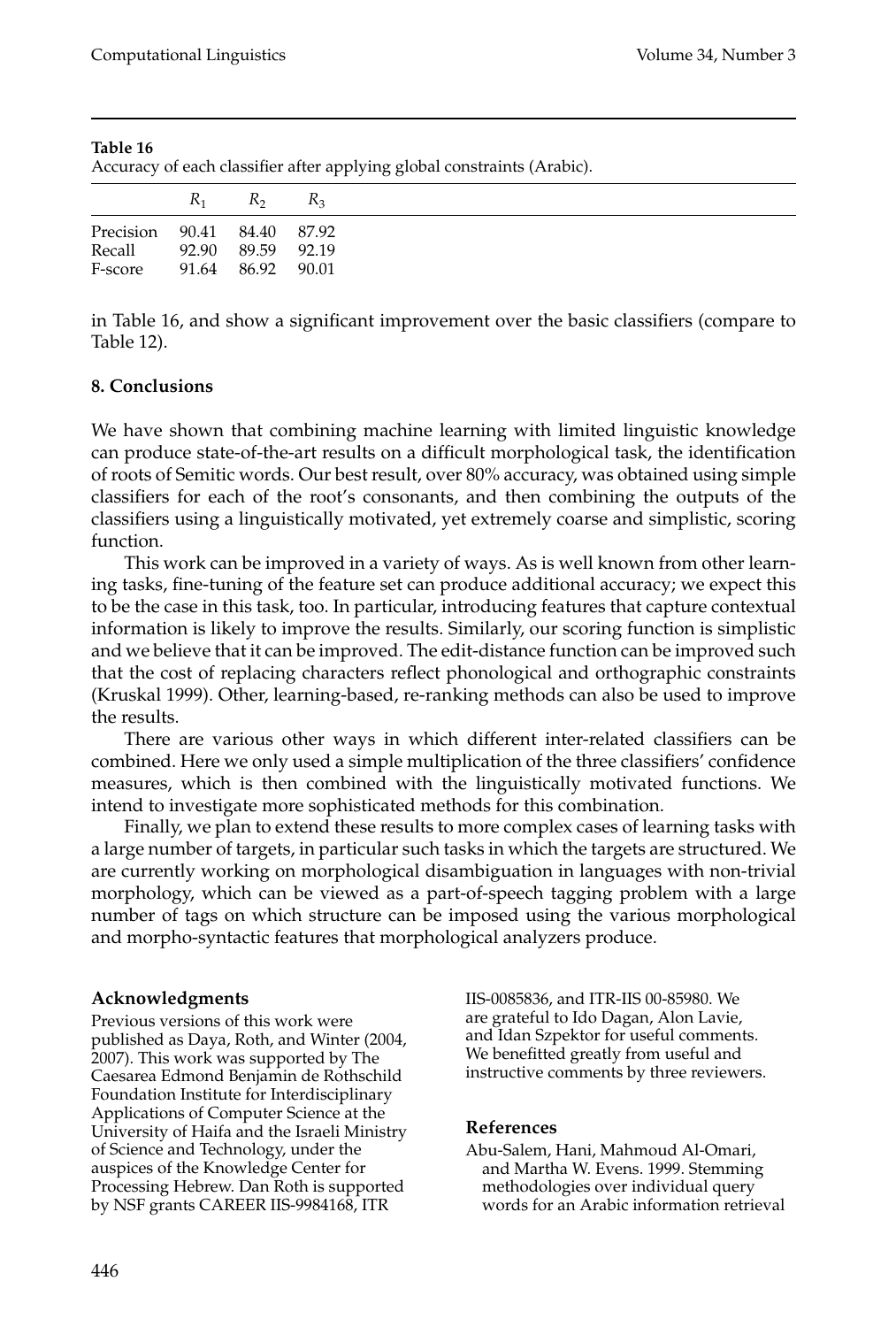#### Daya, Roth, and Wintner Identifying Semitic Roots

system. *Journal of the American Society for Information Science*, 50(6):524–529.

- Al-Kharashi, Ibrahim A. and Martha W. Evens. 1994. Comparing words, stems, and roots as index terms in an Arabic information retrieval system. *Journal of the American Society for Information Science*, 45(8):548–560.
- Banko, Michele and Eric Brill. 2001. Scaling to very very large corpora for natural language disambiguation. In *Proceedings of the 39th Annual Meeting of the Association for Computational Linguistics*, pages 26–33, Morristown, NJ.
- Beesley, Kenneth R. 1998a. Arabic morphological analysis on the internet. In *Proceedings of the 6th International Conference and Exhibition on Multi-lingual Computing*, Cambridge, UK.
- Beesley, Kenneth R. 1998b. Arabic morphology using only finite-state operations. *Proceedings of the Workshop on Computational Approaches to Semitic Languages*, pages 50–57, Montreal, Quebec.
- Buckwalter, Tim. 2002. Buckwalter Arabic morphological analyzer. Linguistic Data Consortium (LDC) catalog number LDC2002L49 and ISBN 1-58563-257-0.
- Carlson, Andrew J., Chad M. Cumby, Jeff L. Rosen, and Dan Roth. 1999. The SNoW learning architecture. Technical Report UIUCDCS-R-99-2101, UIUC Computer Science Department.
- Choueka, Yaacov. 1990. MLIM—A system for full, exact, on-line grammatical analysis of Modern Hebrew. In *Proceedings of the Annual Conference on Computers in Education*, page 63, Tel Aviv. [In Hebrew.]
- Darwish, Kareem. 2002. Building a shallow Arabic morphological analyzer in one day. In *Computational Approaches to Semitic Languages, an ACL'02 Workshop*, pages 47–54, Philadelphia, PA.
- Darwish, Kareem and Douglas W. Oard. 2002. Term selection for searching printed Arabic. In *SIGIR '02: Proceedings of the 25th Annual International ACM SIGIR Conference on Research and Development in Information Retrieval*, pages 261–268, New York, NY.
- Daya, Ezra, Dan Roth, and Shuly Wintner. 2004. Learning Hebrew roots: Machine learning with linguistic constraints. In *Proceedings of EMNLP'04*, pages 357–364, Barcelona, Spain.
- Daya, Ezra, Dan Roth, and Shuly Wintner. 2007. Learning to identify Semitic roots. In Abdelhadi Soudi, Guenter Neumann, and Antal van den Bosch, editors, *Arabic Computational Morphology: Knowledge-based*

- *and Empirical Methods*, volume 38 of *Text, Speech and Language Technology*. Springer, New York, pages 143–158.
- Even-Shoshan, Abraham. 1993. *HaMillon HaXadash (The New Dictionary)*. Kiryat Sefer, Jerusalem. In Hebrew.
- Even-Zohar, Yair and Dan Roth. 2001. A sequential model for multi class classification. In *EMNLP-2001, the SIGDAT Conference on Empirical Methods in Natural Language Processing*, pages 10–19, Pittsburgh, PA.
- Florian, Radu. 2002. Named entity recognition as a house of cards: Classifier stacking. In *Proceedings of CoNLL-2002*, pages 175–178, Taiwan.
- Golding, Andrew R. and Dan Roth. 1999. A Winnow based approach to context-sensitive spelling correction. *Machine Learning*, 34(1–3):107–130.
- Habash, Nizar and Owen Rambow. 2005. Arabic tokenization, part-ofspeech tagging and morphological disambiguation in one fell swoop. In *Proceedings of the 43rd Annual Meeting of the Association for Computational Linguistics (ACL'05)*, pages 573–580, Ann Arbor, MI.
- Kruskal, Joseph. 1999. An overview of sequence comparison. In David Sankoff and Joseph Kruskal, editors, *Time Warps, String Edits and Macromolecules: The Theory and Practice of Sequence Comparison*. CSLI Publications, Stanford, CA, pages 1–44.
- Larkey, Leah S., Lisa Ballesteros, and Margaret E. Connell. 2002. Improving stemming for Arabic information retrieval: Light stemming and co-occurrence analysis. In *SIGIR '02: Proceedings of the 25th Annual International ACM SIGIR Conference on Research and Development in Information Retrieval*, pages 275–282, New York, NY.
- Levenshtein, Vladimir I. 1965. Binary codes capable of correcting deletions, insertions and reversals. *Doklady Akademii Nauk SSSR*, 163(4):845–848.
- McCarthy, John J. 1981. A prosodic theory of nonconcatenative morphology. *Linguistic Inquiry*, 12(3):373–418.
- Ornan, Uzzi. 2003. *The Final Word*. University of Haifa Press, Haifa, Israel. [In Hebrew.]
- Owens, Jonathan. 1997. The Arabic grammatical tradition. In Robert Hetzron, editor, *The Semitic Languages*. Routledge, London and New York, chapter 3, pages 46–58.
- Punyakanok, Vasin and Dan Roth. 2001. The use of classifiers in sequential inference. In